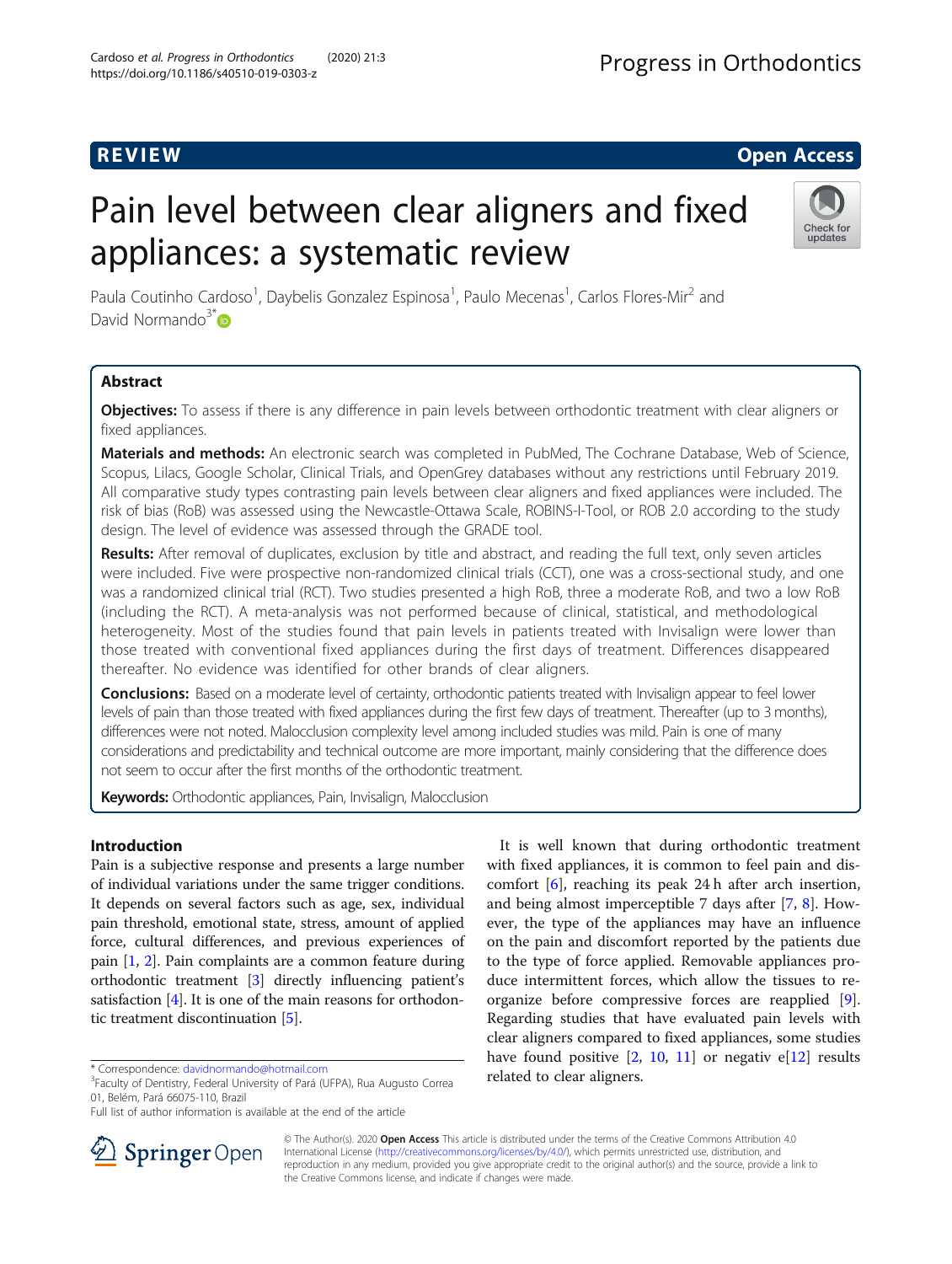Systematic reviews have evaluated the efficiency of orthodontic treatment with clear aligners and they suggested that the outcomes are not as accurate as those with fixed appliances [\[14](#page-15-0)–[16\]](#page-15-0). On the other hand, treatment done with clear aligners present some advantages such as overall decreased treatment and chair time in patients with mild to moderate malocclusions [\[17](#page-16-0)]. Besides that, studies have shown that gingival health tends to be better, based on the periodontal health index, in patients treated with clear aligners [[18,](#page-16-0) [19\]](#page-16-0).

There are controversial findings regarding pain level during orthodontic treatment with fixed appliances versus clear aligners. Thus, the aim of this systematic review was to evaluate the level of pain during orthodontic treatment in patients treated with clear aligners compared with patients treated with fixed appliances.

# Material and methods

#### Protocol and registration

The present systematic review was registered in the PROSPERO database [\(http://www.crd.york.ac.uk/PROS-](http://www.crd.york.ac.uk/PROSPERO)[PERO](http://www.crd.york.ac.uk/PROSPERO), PROTOCOL: CRD42019131359) and was done according to the Preferred Reporting Items for Systematic Review and Meta-Analysis (PRISMA) guidelines [\(www.](http://www.prisma-statment.org/) [prisma-statment.org\)](http://www.prisma-statment.org/).

# Eligibility criteria

The following criteria were used in the selection of the articles:

- 1. Study design: Randomized or non-randomized controlled clinical trials and cross-sectional studies.
- 2. Population: Adult patients during orthodontic treatment.
- 3. Intervention: Patients treated with clear aligners.
- 4. Comparison: Patients treated with conventional fixed appliances.
- 5. Outcome: Pain level.
- 6. Exclusion criteria: Laboratory studies, clinical trials, case reports, literature reviews, and studies done with patients with syndromes and/or craniofacial deformities were excluded from the research.

# Information sources, search strategy, and study selection

There were no restrictions on languages and dates of publication. The search was completed by two authors (P.C.C and D.G.E.) until February 2019. The search was performed in the following databases: Cochrane,

The included articles were exported to a bibliography reference manager (Mendeley, version 1.19.4 Elsevier). In case of disagreement, a third evaluator (D.N) opinion was consulted.

# Data items and collection

The data collection in duplicate was carried out according to the following criteria: type of study, sample size, intervention, assessment of pain, time of evaluation, sequence of the archwires and aligners, pain outcomes, overall outcomes, analgesic consumption and author's conclusion (Table [1\)](#page-2-0).

# RoB/quality assessment in individual studies

For the cross-sectional study, the Newcastle-Ottawa Scale adapted to cross-sectional studies was used [\[21](#page-16-0)]. The evaluation was done by counting stars acquired in each category (Table [2](#page-5-0)).

For the evaluation of RoB for the non-randomized clinical trials, the ROBINS-I-tool [[22](#page-16-0)] was used. The evaluated criteria were divided into pre-intervention, intervention, and post-intervention categories. The RoB was individually analyzed for each study and classified as low, moderate, serious, critical, and no information (Table [3](#page-5-0)).

For the randomized clinical trial, the RoB was performed using Cochrane Collaboration RoB 2.0 tool [[23](#page-16-0)], analyzing six domains: random sequence generation, allocation concealment, blinding of patients and personnel, blinding of outcome assessor, incomplete outcome data, and selective outcome reporting (Table [4\)](#page-6-0).

# Summary measures

Clinical heterogeneity was measured assessing the treatment protocol, according to the archwire sequences and use of the aligners, times of evaluation of pain levels, use of analgesics during orthodontic treatment, different prescriptions of the fixed appliances, and other outcomes such as soft tissue irritation and eating disorders. The assessment of pain levels was evaluated through a visual analog scale (VAS).

For continuous outcomes, descriptive statistics, such as mean differences and standard deviations, were used to summarize the data from the included studies.

# RoB/quality assessment among studies

The quality of evidence of the included studies was made according to The Grading of Recommendations Assessment, Development and Evaluation (GRADEpro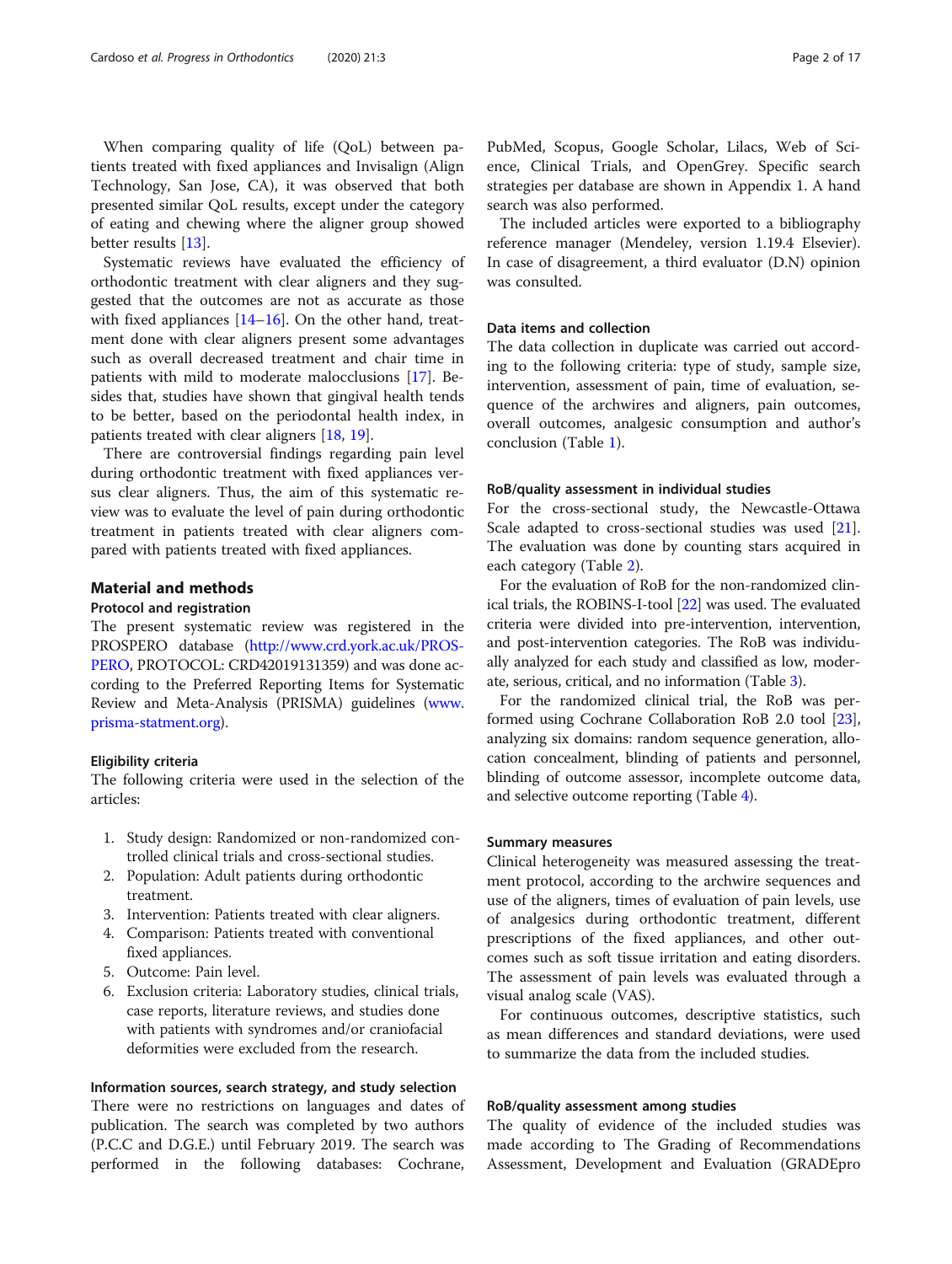<span id="page-2-0"></span>

|                                       | Table 1 Extraction of data                  |                                                                                                                                                                       |                                                                                                                                                |                                                                                                      |                                                                                                 |                                                                                                                                 |                              |                                                                                                                                                                    |                                                                                                              |                                                                                                                        |                                                                                                  |                                                                         |                                                                                                                                                                                                                      |
|---------------------------------------|---------------------------------------------|-----------------------------------------------------------------------------------------------------------------------------------------------------------------------|------------------------------------------------------------------------------------------------------------------------------------------------|------------------------------------------------------------------------------------------------------|-------------------------------------------------------------------------------------------------|---------------------------------------------------------------------------------------------------------------------------------|------------------------------|--------------------------------------------------------------------------------------------------------------------------------------------------------------------|--------------------------------------------------------------------------------------------------------------|------------------------------------------------------------------------------------------------------------------------|--------------------------------------------------------------------------------------------------|-------------------------------------------------------------------------|----------------------------------------------------------------------------------------------------------------------------------------------------------------------------------------------------------------------|
| Authors,<br>(year)                    | (country)<br>Type of<br>study               | size, male/female<br>$(mean ± sd)$ per<br>ratio, and age<br>group (age)<br>Sample                                                                                     | Intervention                                                                                                                                   | Assessment of<br>pain                                                                                | evaluation<br>Time of                                                                           | Archwire<br>Sequence                                                                                                            | Align                        | outcomes<br>Pain                                                                                                                                                   | outcomes<br>Overall                                                                                          | outcomes<br>Other                                                                                                      | Analgesic consumption                                                                            |                                                                         | conclusion<br>Author's                                                                                                                                                                                               |
| $(2018)$ $[10]$<br>Almasoud           | Prospective<br>CCT (Saudi<br>Arabia)        | $CG: n = 32, 12M/$<br>20F (23.56 years<br>10M/22F (28.47<br>years $\pm$ 8.17)<br>$IG: n = 32p$<br>$+ 5.44$                                                            | IG: Invisalign<br>self-ligating<br>CG: Passive<br>(Damon)                                                                                      | VAS 10 cm                                                                                            | 3rd, and 7th<br>4 h; 24 h;<br>day                                                               | 014"<br><b>IE</b>                                                                                                               | aligners<br>Firsts           | treated with<br>did those in<br>The highest<br>significantly<br>timepoints.<br>ower pain<br>level than<br>pain level<br>was 24h<br>CG at all<br>Patients<br>IG had | having pain<br>numbers of<br>participants<br>number in<br>at 4 h and<br>reported<br>Higher<br>lower<br>day 7 | with the IG<br>patients in<br>compared<br>analgesics<br>CG took<br>when<br>More                                        | Yes (acetaminophen/<br>paracetamol)                                                              |                                                                         | observed lower<br>experienced at<br>day 7 in both<br>24h and 1 at<br>pain than did<br>fof pain was<br>treated with<br>with braces.<br>Invisalign<br>Patients<br>groups                                               |
| $(2018)$ [13]<br>Flores-mir<br>et al. | sectional<br>(Alberta,<br>Canada)<br>Cross- | $G: n = 81, NA$<br>$CG: n = 4, NA$<br>$(\overline{MN})$<br>(NA)                                                                                                       | conventional<br>appliance)<br>IG: Invisalign<br>fixed<br>Ÿ                                                                                     | Questionnaire)<br><b>DIDL</b> (Dental<br>PSQ (Patient<br>Daily Living)<br>Satisfaction<br>Impacts on | treatment<br>End of                                                                             | $\lessgtr$                                                                                                                      | $\stackrel{\triangle}{\geq}$ | satisfaction<br>Similar                                                                                                                                            | chewing: IG<br>satisfaction<br>Eating and<br>reported a<br>better                                            | bracket-type<br>later for the<br>satisfaction<br>treatment<br>remained<br>relatively<br>similar 6<br>months<br>Patient | $\geq$                                                                                           |                                                                         | Both groups<br>patients had<br>satisfaction<br>eating and<br>statistically<br>outcomes,<br>except for<br>chewing<br>treated<br>similar                                                                               |
| (2014) [20]<br>Fujiyama<br>et al.     | Prospective<br>CCT (Ohio)                   | $\pm$ 5.45)<br>$ G^1: n = 38, 10M/$<br>$G^2: n = 52, 19M/$<br>$CG: n = 55, 25M/$<br>35F (26.45 years<br>28F (26.64 years<br>33F (25.24 years<br>$\pm$ 6.51)<br>± 5.69 | CG: Edgewise<br>IG <sup>2</sup> : Edgewise<br>IG1: Invisalign<br>(straight wire<br>+ Invisalign<br>(EIG)<br>with .018<br>slot)<br>$\mathbb{Q}$ | VAS 10 cm                                                                                            | $1^{\circ}$ : 60 s, 6 h,<br>2°: 3 weeks<br>3°: 5 weeks<br>$12 h, 1-7$<br>after<br>days<br>after | 018"<br>Slot                                                                                                                    | Use $20$<br>h/day            | significantly<br>higher than<br>EG was<br>others                                                                                                                   | (intensity of<br>significantly<br>pain, no. of<br>discomfort)<br>IG was<br>ned1<br>others<br>days,           | $\lessgtr$                                                                                                             | $\geq$                                                                                           |                                                                         | pain compared<br>problems such<br>checked in the<br>deformation<br>causes less<br>traditional<br>treatment;<br>edgewise<br>nvisalign<br>Invisalign.<br>must be<br>carefully<br>to the<br>Veil <sub>3</sub><br>use of |
| Damois<br>(2015)<br>Mais-<br>et al.   | Prospective<br>(Canada)<br>ā                | $CG: n = 19, NA$<br>$G: n = 31, 11M$<br>$CG^2: n = 20$ , NA<br>(NA) 18M/21F<br>20F (16 years)<br>$(14.5 \text{ years})$<br>$(\overline{N})$                           | CG <sup>1</sup> : Damon<br>IG: Invisalign<br>CG <sup>2</sup> : Speed                                                                           | VAS                                                                                                  | 0h, 5h, 24<br>h, 3rd, 7th,<br>14th day                                                          | Changed each 2 weeks<br>$0.19'' \times 0.025''$<br>$016'' \times 022''$<br>$-0.016''$ Niti<br>- 016" CuNITI<br>CuNiTi<br>CuNiTi |                              | Aligners 1,<br>4, 7, and 10                                                                                                                                        | lower pain<br>appliances<br>than fixed<br>Invisalign<br>reported<br>qroup                                    | significantly<br>less tissue<br>Invisalign<br>reported<br>irritation<br>Patients<br>than<br>with                       | the first phase<br>Quality of life<br>higher in CG<br>was slightly<br>affected in<br>than in IG) | during the<br>Exclusively<br>treatment<br>first week<br>Yes<br>$\sigma$ | treatment is an<br>appliance. This<br>Invisalign was<br>Perception of<br>method of<br>lower than<br>with fixed<br>pain with                                                                                          |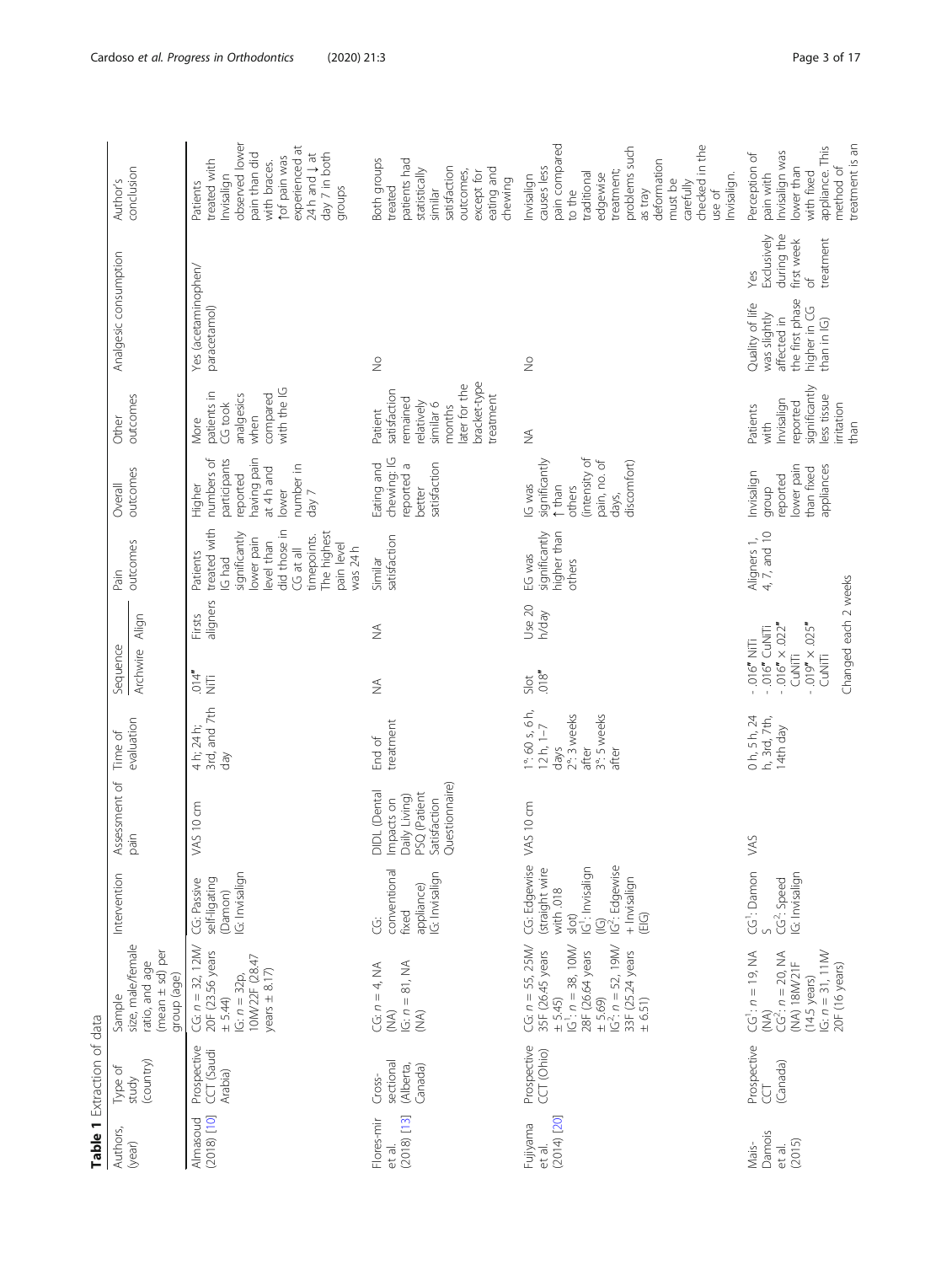| ē                                    | LAU du Julia                  | Adala (Chilininga)                                                                                          |                                                                                                                                                          |                                                                                                                       |                                                                                                                                              |                                                                                                                      |                                              |                                                                                                       |                                                                                                                                                                                                |                                                                                                                                              |                                                                                    |                                                                                                                                                                                                                |
|--------------------------------------|-------------------------------|-------------------------------------------------------------------------------------------------------------|----------------------------------------------------------------------------------------------------------------------------------------------------------|-----------------------------------------------------------------------------------------------------------------------|----------------------------------------------------------------------------------------------------------------------------------------------|----------------------------------------------------------------------------------------------------------------------|----------------------------------------------|-------------------------------------------------------------------------------------------------------|------------------------------------------------------------------------------------------------------------------------------------------------------------------------------------------------|----------------------------------------------------------------------------------------------------------------------------------------------|------------------------------------------------------------------------------------|----------------------------------------------------------------------------------------------------------------------------------------------------------------------------------------------------------------|
| Authors,<br>(year)                   | (country)<br>Type of<br>study | size, male/female<br>$(mean \pm sd)$ per<br>ratio, and age<br>group (age)<br>Sample                         | Intervention                                                                                                                                             | Assessment of<br>pain                                                                                                 | evaluation<br>Time of                                                                                                                        | Archwire Align<br>Sequence                                                                                           | outcomes<br>Pain                             | outcomes<br>Overall                                                                                   | outcomes<br>Other                                                                                                                                                                              | Analgesic consumption                                                                                                                        |                                                                                    | conclusion<br>Author's                                                                                                                                                                                         |
|                                      |                               |                                                                                                             |                                                                                                                                                          |                                                                                                                       |                                                                                                                                              |                                                                                                                      |                                              |                                                                                                       | with fixed<br>brackets<br>patients                                                                                                                                                             |                                                                                                                                              |                                                                                    | wishing for an<br>therapy for<br>treatment.<br>attractive<br>patients<br>esthetic                                                                                                                              |
| $(2007)$ [11]<br>Miller<br>et al.    | Prospective<br>CCT (USA)      | 21F (28.6 years $\pm$<br>$IG: n = 33, 11M$<br>$CG: n = 27, 6M$<br>22F (38 years $\pm$<br>12.4<br>$\odot$    | G: Invisalign<br>preadjusted<br>appliance<br>fixed<br>$\bigotimes$<br>Ÿ                                                                                  | psychosocial<br>(Likert Scale)<br>- Daily diary:<br>functional,<br>Pain (VAS)<br>and pain-<br>related<br>$\mathbf{1}$ | $\lessgtr$                                                                                                                                   | $\lessgtr$                                                                                                           | ₹                                            | through day<br>appliances<br>more pain<br>beginning<br>reported<br>at day 1<br>qroup<br>Fixed         | OHRQL after<br>decreases in<br>appliances<br>treatment<br>beginning<br>and fixed<br>nvisalign<br>reported                                                                                      | during days 2<br>subjects took<br>medication<br>appliances<br>more pain<br>The fixed<br>and 3                                                | Yes                                                                                | The Invisalign<br>overall OHRQL<br>than that of<br>was better<br>appliances<br>subjects'<br>the fixed<br>subjects.                                                                                             |
| $(2011)$ $[12]$<br>Shalish<br>et al. | Prospective<br>CCT (Israel)   | $CG^2: n = 19, 4M$<br>IG: $n = 21,5M$<br>14M/14F (NA)<br>$CG1: n = 28,$<br>16 F (NA)<br>ISF <sub>(NA)</sub> | (straight wire<br>IG: Invisalign<br>CG <sup>2</sup> : Lingual<br>CG <sup>1</sup> : Buccal<br>(Incognito)<br>GAC and<br>Ormco)<br>qroup<br>qroup<br>group | VAS (pain)<br><b>HRQoL</b>                                                                                            | consecutive<br>days and at<br>day $14$                                                                                                       | 014" NiTi                                                                                                            | ≸                                            | and Lingual<br>Pain levels<br>from the 1<br>decreased<br>to $7$ day. $\uparrow$<br>nvisalign<br>qroup | severe pain<br>Small % of<br>Day 1:1 %<br>Invisalign<br>eported<br>pain in<br>Lingual<br>buccal<br>group;<br>Day 2:<br>group;<br>qroup                                                         | recovery time:<br>disturbances<br>dysfunction,<br>in eating,<br>fungual<br>general<br>activity,<br>group<br><b>Oral</b>                      | the buccal<br>Highest in<br>similar to<br>Lingual<br>group)<br>group<br>the<br>Yes | associated with<br>appliance was<br>the 1 oral and<br>consumption,<br>and the most<br>more severe<br>dysfunction,<br>difficult and<br>analgesic<br>pain and<br>recovery<br>longest<br>general<br>Lingual       |
| $(2017)$ [2]<br>White<br>et al.      | RCT (USA)                     | $IG: n = 23, 11M$<br>$CG: n = 18, 6M$<br>12F (NA)<br>12F (NA)                                               | G: Invisalign<br>(Alexander)<br>upper arch<br>lower arch<br>(Radiance)<br>appliance<br>and metal<br>CG: Fixed<br>brackets<br>clear                       | VAS (10 cm)                                                                                                           | adjustments<br>Subsequent<br>consecutive<br>adjustment:<br>Daily diary<br>daily diary<br>for 4 days<br>Initial<br>days<br>for 7<br>$\hat{O}$ | $-0.016'' \times 0.022''$ SS<br>$-0.017'' \times 0.025''$ SS<br>$-0.017'' \times 0.025''$<br>$-016"$ CuNIT<br>CuNiTi | each 2 week<br>and use 22<br>Change<br>h/day | 1°: higher in<br>$2^{\circ}$ $3^{\circ}$ : higher<br>in CG<br>ÿ                                       | adjustments<br>subsequent<br>significantly<br>Discomfort<br>First 3 days<br>discomfort<br>CG during<br>week and<br>nigher in<br>bonding:<br>chewing<br>the 1st<br>when<br>more<br>after<br>yas | 2° adjustment<br>No # in sleep<br>consumption:<br>higher in CG<br>week; 1° and<br>disturbances<br>in the first<br>Analgesic<br>$\frac{1}{2}$ | Yes                                                                                | treated with<br>aligners and<br>significantly<br>significantly<br>discomfort<br>appliances<br>appliances<br>Traditional<br>produced<br>reported<br>than did<br>aligners.<br>Patients<br>more<br>fixed<br>fixed |

Table 1 Extraction of data (Continued) **Table 1** Extraction of data (Continued)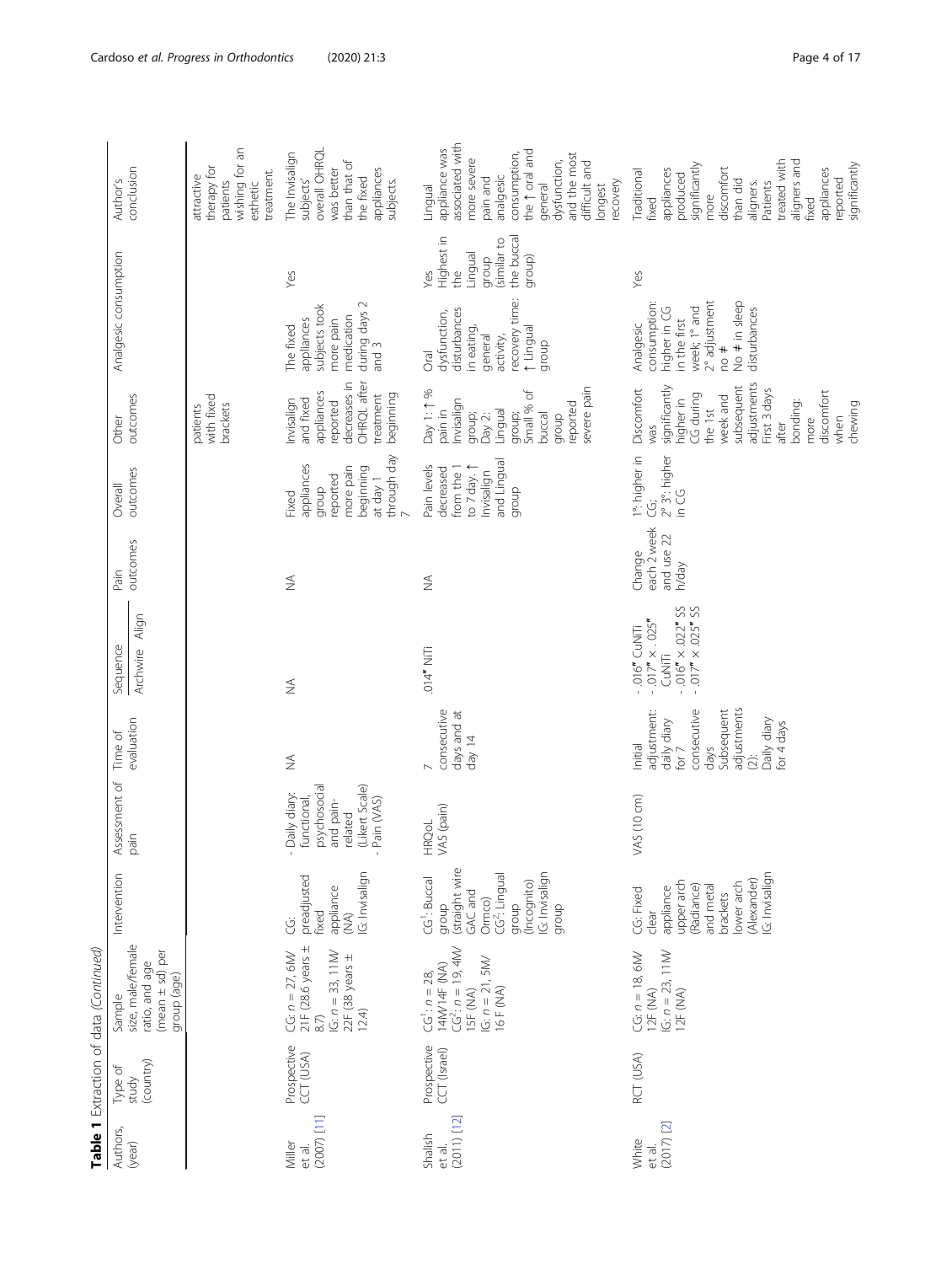|                                               | Table 1 Extraction of data (Continued)                                          |              |                               |            |                            |                  |                     |                           |                       |                                                                   |
|-----------------------------------------------|---------------------------------------------------------------------------------|--------------|-------------------------------|------------|----------------------------|------------------|---------------------|---------------------------|-----------------------|-------------------------------------------------------------------|
| Authors, Type of<br>(year) study<br>(country) | Sample<br>size, male/female<br>ratio, and age<br>(mean ± sd) per<br>group (age) | Intervention | Assessment of Time of<br>pain | evaluation | Archwire Align<br>Sequence | outcomes<br>Pain | outcomes<br>Overall | outcomes<br><b>Other</b>  | Analgesic consumption | Author's<br>conclusion                                            |
|                                               |                                                                                 |              |                               |            |                            |                  |                     |                           |                       | ess discomfort                                                    |
|                                               |                                                                                 |              |                               |            |                            |                  |                     | with fixed<br>appliances. |                       |                                                                   |
|                                               |                                                                                 |              |                               |            |                            |                  |                     |                           |                       |                                                                   |
|                                               |                                                                                 |              |                               |            |                            |                  |                     |                           |                       | at subsequent<br>adjustments<br>than after the<br>initial bonding |
|                                               |                                                                                 |              |                               |            |                            |                  |                     |                           |                       | or appliance                                                      |
|                                               |                                                                                 |              |                               |            |                            |                  |                     |                           |                       | delivery.                                                         |

CCT non-randomized controlled clinical trial, RCT randomized clinical trial, VAS visual analog scale, OHRQL oral health-related quality of life, MA not available CCT non-randomized controlled clinical trial, RCT randomized clinical trial, VAS visual analog scale, OHRQL oral health-related quality of life, NA not available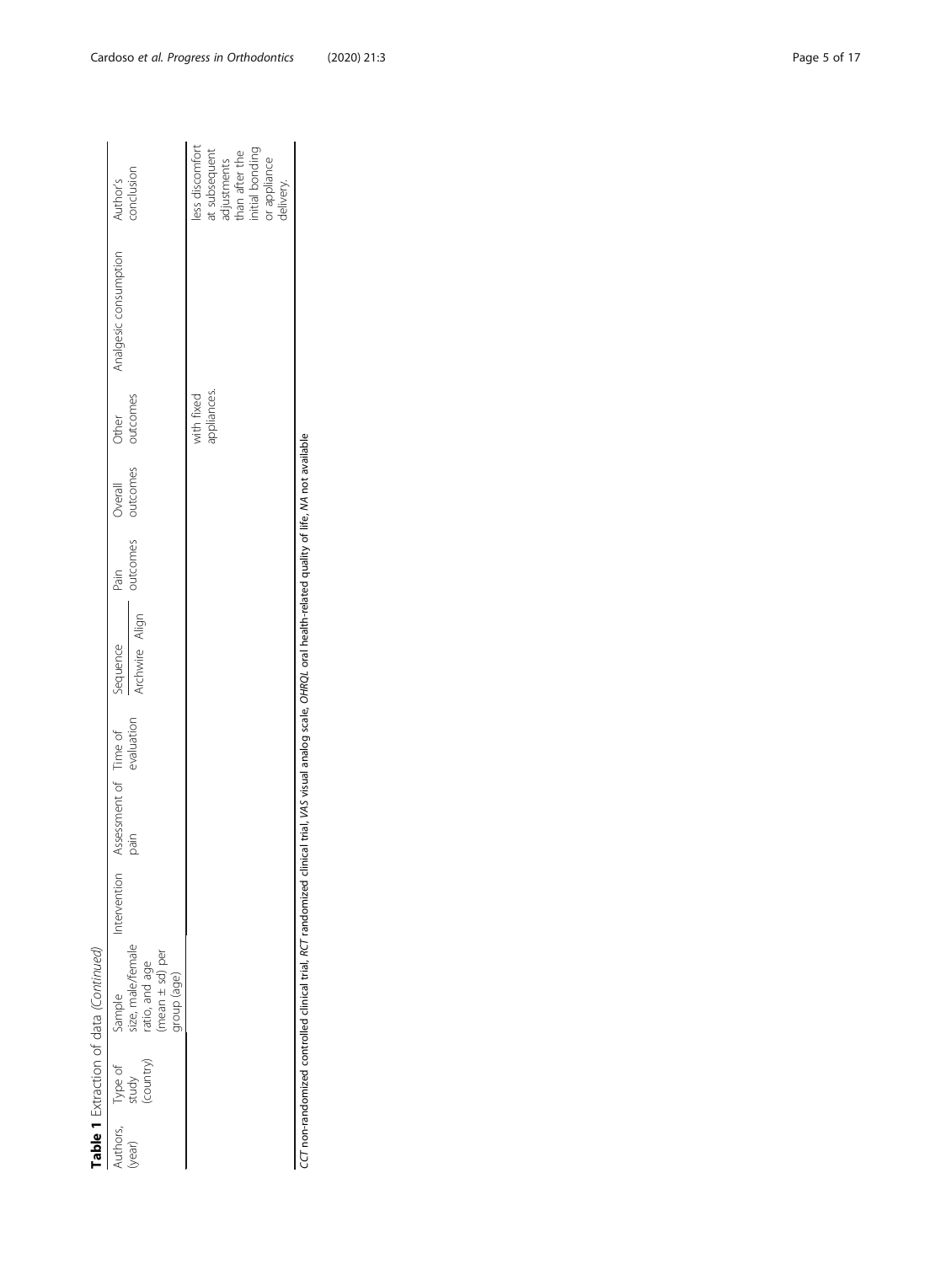<span id="page-5-0"></span>Table 2 Risk of bias of the studies, according to the Newcastle-Ottawa Scale adapted for cross-sectional studies

|                                                       |                                                                                           | Selection (maximum 5 stars) Comparability (maximum 2 stars) Outcome (maximum 5 stars) Total score (maximum 10)                                                                                                                     |   |   |
|-------------------------------------------------------|-------------------------------------------------------------------------------------------|------------------------------------------------------------------------------------------------------------------------------------------------------------------------------------------------------------------------------------|---|---|
| Flores-Mir et al. 2018 [13] 4                         |                                                                                           |                                                                                                                                                                                                                                    | 3 | 8 |
|                                                       | Newcastle-Ottawa Quality Assessment Scale (adapted for cross sectional studies)           |                                                                                                                                                                                                                                    |   |   |
| Selection (maximum 5 stars):                          |                                                                                           |                                                                                                                                                                                                                                    |   |   |
| 1. Representativeness of the sample:                  |                                                                                           |                                                                                                                                                                                                                                    |   |   |
|                                                       |                                                                                           | a)Truly representative of the average in the target population. * (all subjects or random sampling)                                                                                                                                |   |   |
|                                                       | b)Somewhat representative of the average in the target population. * (nonrandom sampling) |                                                                                                                                                                                                                                    |   |   |
| c)Selected group of users.                            |                                                                                           |                                                                                                                                                                                                                                    |   |   |
| d)No description of the sampling strategy.            |                                                                                           |                                                                                                                                                                                                                                    |   |   |
| 2. Sample size:                                       |                                                                                           |                                                                                                                                                                                                                                    |   |   |
| a) Justified and satisfactory. *                      |                                                                                           |                                                                                                                                                                                                                                    |   |   |
| b) Not justified.                                     |                                                                                           |                                                                                                                                                                                                                                    |   |   |
| 3. Non-respondents:                                   |                                                                                           |                                                                                                                                                                                                                                    |   |   |
|                                                       |                                                                                           | a) Comparability between respondents and non-respondents characteristics is established, and the response rate is satisfactory. *                                                                                                  |   |   |
|                                                       |                                                                                           | b) The response rate is unsatisfactory, or the comparability between respondents and non-respondents is unsatisfactory.<br>c) No description of the response rate or the characteristics of the responders and the non-responders. |   |   |
| 4. Ascertainment of the exposure (risk factor):       |                                                                                           |                                                                                                                                                                                                                                    |   |   |
| a) Validated measurement tool. **                     |                                                                                           |                                                                                                                                                                                                                                    |   |   |
|                                                       | b) Non-validated measurement tool, but the tool is available or described.*               |                                                                                                                                                                                                                                    |   |   |
| c) No description of the measurement tool.            |                                                                                           |                                                                                                                                                                                                                                    |   |   |
| Comparability (maximum 2 stars):                      |                                                                                           |                                                                                                                                                                                                                                    |   |   |
|                                                       |                                                                                           | 1. The subjects in different outcome groups are comparable, based on the study design or analysis. Confounding factors are controlled.                                                                                             |   |   |
|                                                       | a) The study controls for the most important factor (select one). *                       |                                                                                                                                                                                                                                    |   |   |
| b) The study control for any additional factor. *     |                                                                                           |                                                                                                                                                                                                                                    |   |   |
| Outcome (maximum 3 stars):                            |                                                                                           |                                                                                                                                                                                                                                    |   |   |
| 1. Assessment of the outcome:                         |                                                                                           |                                                                                                                                                                                                                                    |   |   |
| a) Independent blind assessment. **                   |                                                                                           |                                                                                                                                                                                                                                    |   |   |
| b) Record linkage. **                                 |                                                                                           |                                                                                                                                                                                                                                    |   |   |
| c) Self-report. *                                     |                                                                                           |                                                                                                                                                                                                                                    |   |   |
| d) No description.                                    |                                                                                           |                                                                                                                                                                                                                                    |   |   |
| 2. Statistical test:                                  |                                                                                           |                                                                                                                                                                                                                                    |   |   |
|                                                       |                                                                                           | a) The statistical test used to analyze the data is clearly described and appropriate, and the measurement of the association is presented, including confidence                                                                   |   |   |
| intervals and the probability level ( $p$ value). $*$ |                                                                                           |                                                                                                                                                                                                                                    |   |   |
|                                                       | b) The statistical test is not appropriate, not described or incomplete                   |                                                                                                                                                                                                                                    |   |   |
|                                                       |                                                                                           |                                                                                                                                                                                                                                    |   |   |

# Guideline Development Tool, available online at [grade](http://gradepro.org)[pro.org](http://gradepro.org)) [[24](#page-16-0)].

| Table 3 Risk of bias of included articles |
|-------------------------------------------|
|-------------------------------------------|

| Domain bias                                           | Description                                                                                                                                                                                                                                                    |
|-------------------------------------------------------|----------------------------------------------------------------------------------------------------------------------------------------------------------------------------------------------------------------------------------------------------------------|
| Pre-intervention                                      |                                                                                                                                                                                                                                                                |
| Bias due to confounding                               | Assessment of baseline in of certain number of participants by age and malocclusion description<br>Assessment of the method of pain evaluation<br>Assessment of time of evaluation                                                                             |
| Bias in selection of participants into<br>the study   | Assessment of participants eligibility criteria<br>Evaluation of eligible participants exclusion or difference between the follow-up period                                                                                                                    |
| Intervention                                          |                                                                                                                                                                                                                                                                |
| Bias in classification of interventions               | Assessment of the intervention status—use of the aligner was not properly described (change of the<br>aligner)<br>Use of additional orthodontic methods to correct malocclusion (ex: MI, elastic)<br>Use of analgesic                                          |
| Post-intervention                                     |                                                                                                                                                                                                                                                                |
| Bias due to deviations from intended<br>interventions | Evaluation of the systematic differences between the intervention (group that used the aligner) and the<br>comparison group when there is no information about the evaluation of the pain<br>Use of analgesic for pain relief during orthodontic treatment     |
| Bias due to missing data                              | In the event of loss of follow-up, incomplete collection of data and exclusion of participants from the<br>analysis                                                                                                                                            |
|                                                       | Bias in measurement of the outcomes When assessments of pain perception were not reported or were measured with error<br>When not all the measures established in the different treatment times are presented<br>When the use of analgesic is mentioned or not |
| Bias in selection of the reported<br>results          | Selective report of results when the effect of all measurements of results has not been fully reported                                                                                                                                                         |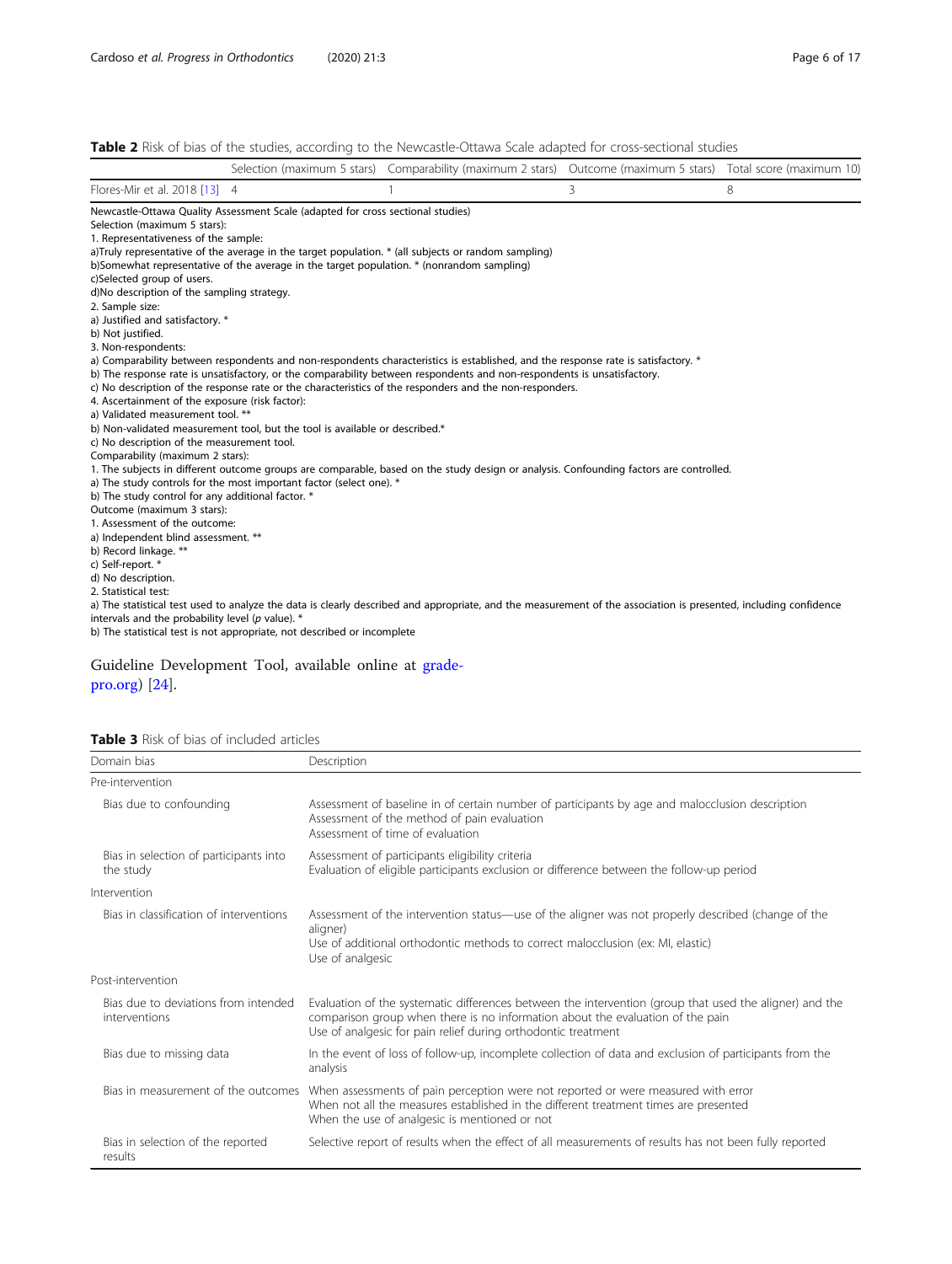<span id="page-6-0"></span>

|                         | Risk of bias                  |                           |                                    |                                 |                            |                                |
|-------------------------|-------------------------------|---------------------------|------------------------------------|---------------------------------|----------------------------|--------------------------------|
| Study                   | Random sequence<br>generation | Allocation<br>concealment | Blinding of patients,<br>personnel | Blinding of outcome<br>assessor | Incomplete<br>outcome data | Selective outcome<br>reporting |
| White et al. (2017) [2] | <b>OW</b>                     | LOW                       | LOW                                | Low                             | LOW                        | Low                            |

# Synthesis of results

A meta-analysis was not justifiable because of the large amount of clinical, statistical, and methodological heterogeneity.

# Results

# Study selection and characteristics

A total of 1773 studies were identified in the following databases: PubMed (663), Cochrane (124), Web of Science (68), Scopus (13), Lilacs (2), Google Scholar (895) Clinical Trials (5), and OpenGrey (3). A manual search was also undertaken but no articles were found. The identified articles were exported to the Mendeley Desktop (version 1.19.4) reference manager to remove duplicates, and a total of 1625 articles remained after the duplicates were removed. A flow diagram of the process of identification, inclusion, and exclusion of studies is presented in Fig. [1.](#page-7-0)

The exclusion of articles by title and abstract was done by two evaluators (PC and DG), and in the end, 29 studies were selected to be evaluated by full text. Of these, 22 were excluded because 2 were a literature review, 14 did not have a control or an intervention group, 3 failed to evaluate pain, and 3 were not related to the objectives of this systematic review (Table [5\)](#page-8-0).

A total of seven studies were finally included. Five were prospective non-randomized clinical studies [[10](#page-15-0)– [12,](#page-15-0) [20](#page-16-0), [25](#page-16-0)], one was a cross-sectional study [\[13](#page-15-0)], and one was a randomized clinical trial [\[2](#page-15-0)]. The mean age of the control group (group with fixed appliances) ranged between 23.56 [[10\]](#page-15-0) and 28.6 [\[11](#page-15-0)], but four studies [\[2](#page-15-0), [12](#page-15-0), [13,](#page-15-0) [25](#page-16-0)] did not report this information. A homogeneity was observed due the type of aligner used in all studies (Invisalign aligner); however, different types of fixed appliances were used as a control group, such as Edgewise [[20\]](#page-16-0), Damon Q (Ormco, Orange, CA) [\[10](#page-15-0), [25](#page-16-0)] (Ormco, Glendora, CA), Speed [[25](#page-16-0)] (Strite Industries Ltd., Ontario, Canada), Radiance (American Orthodontics, Sheboygan, WI) in the maxillary arch, and Alexander (American Orthodontics, Sheboygan, WI) in the mandibular arch [\[2](#page-15-0)]. One study just reported a use of a straight-wire appliance from GAC or Ormco [[12\]](#page-15-0), and two studies did not report any information [\[11](#page-15-0), [13](#page-15-0)].

In five studies [\[2](#page-15-0), [10](#page-15-0), [20,](#page-16-0) [25](#page-16-0), [26\]](#page-16-0), a VAS was used as a method for evaluating pain level, one study used a questionnaire at the end of treatment  $[13]$  $[13]$ , and two studies used both methods [\[11](#page-15-0), [12\]](#page-15-0).

When evaluating follow-up time, six studies [[2,](#page-15-0) [10](#page-15-0)–[12](#page-15-0), [20,](#page-16-0) [25](#page-16-0)] reported daily evaluations during 1 week until 3 months of follow-up, and only one study evaluated pain level at the end of treatment [\[13](#page-15-0)].

# RoB within studies

The Newcastle-Ottawa scale for cross-sectional studies was applied for one study [[13\]](#page-15-0) and was classified with a good quality of evidence. A lower grade was applied for the selection domain due to the representativeness of the sample that was ranked as selected groups of users.

The ROBINS-I-Tool (Risk of Bias in Non-randomized Studies-of Interventions) was used in five studies [[10](#page-15-0)– [12,](#page-15-0) [20,](#page-16-0) [25\]](#page-16-0) (Table [1\)](#page-2-0). Reasons related to increased RoB included confusing information (description of the malocclusion, method of pain evaluation, and follow-up time). Only one [\[10](#page-15-0)] study presented a low RoB and four [[11,](#page-15-0) [12,](#page-15-0) [20](#page-16-0), [25](#page-16-0)] showed a moderate RoB (Table [6](#page-8-0)). The major reason for this grading was related to the use of analgesics and this information was not properly reported (use or not). One study [\[11](#page-15-0)] was classified as high RoB in the intervention domain due to bias in classification of interventions, which included the assessment of the intervention status, use of additional orthodontic methods to correct, and use of analgesic.

For the randomized clinical trial [\[2](#page-15-0)], RoB was evaluated according to the Cochrane Collaboration RoB 2.0 tool, which presented a low RoB in all domains: random sequence generation, allocation concealment, blinding of patients and personnel, blinding of outcome assessor, incomplete outcome data, and selective outcome reporting (Table [3\)](#page-5-0).

# Summary of individual studies' results

Among all included studies [\[2,](#page-15-0) [10](#page-15-0)–[13,](#page-15-0) [20,](#page-16-0) [25\]](#page-16-0), pain scores were obtained 24 h after the beginning of treatment, and four included articles reported higher pain levels for fixed appliances during this period. However, only one investigation [[10\]](#page-15-0) found a statistically significant difference. Two others studies [\[2](#page-15-0), [11](#page-15-0)] only reported a significant difference on day 3 and on day 4. Both studies reported that pain levels were higher in the group treated with fixed appliances. During days 5–7, only one study [\[2\]](#page-15-0) observed a significantly higher level of pain in the patients with fixed appliances, but the highest level of pain was on the third day. Two studies [[12](#page-15-0), [25\]](#page-16-0) evaluated pain on day 14 and reported no significant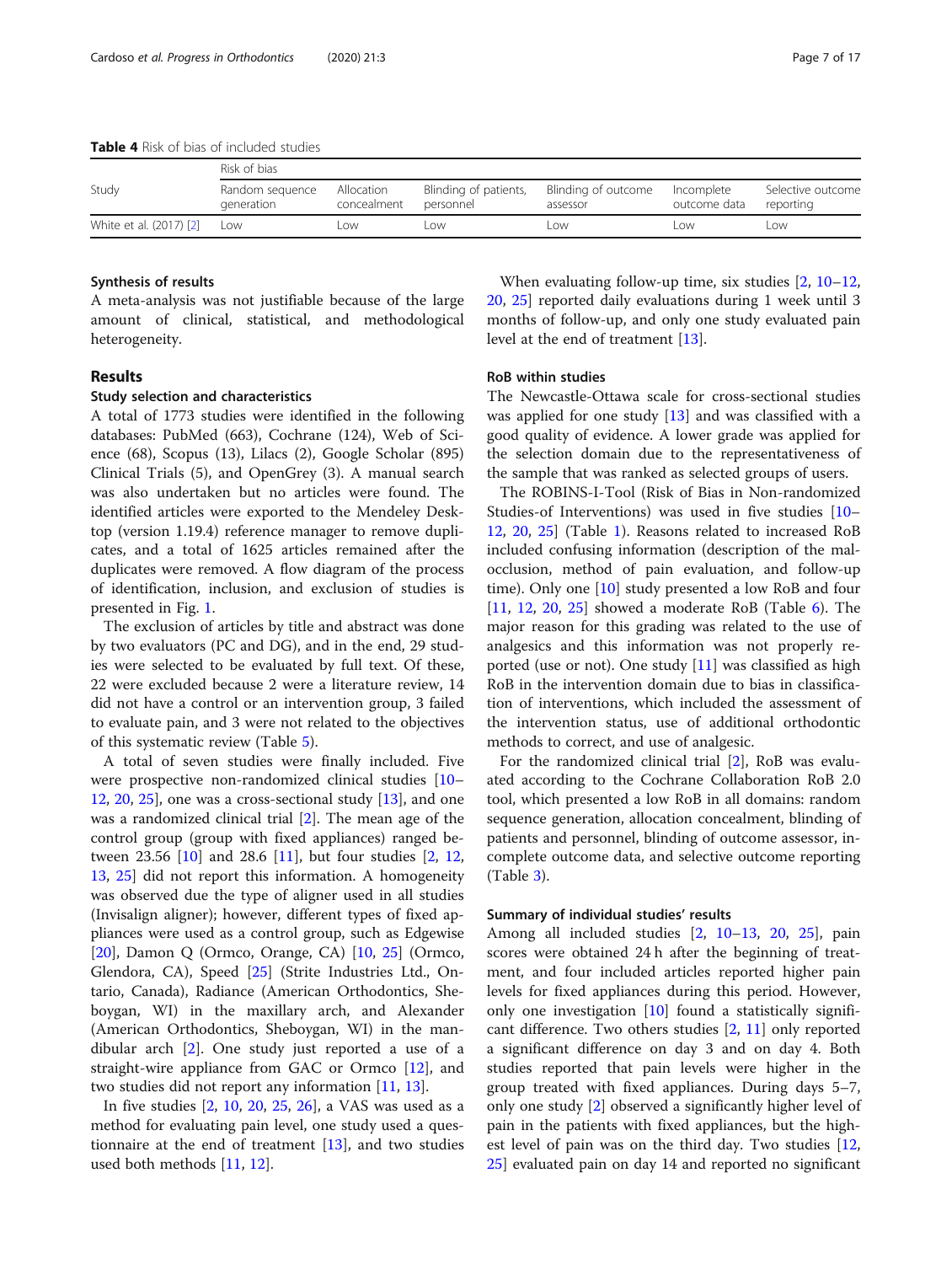<span id="page-7-0"></span>

differences ( $p > 0.05$ ) in pain level between groups. Only one study [[2\]](#page-15-0) performed this evaluation 2 months after starting treatment, and significant differences were found only on day 1 ( $p = 0.045$ ) and day 2 ( $p = 0.041$ ), with higher levels of pain in the control groups.

One study [\[25](#page-16-0)] compared different prescriptions of self-ligating appliances, Speed vs Damon, with Invisalign. Statistical differences were found between the Speed and Invisalign prescription only in the first activation, .016″ NiTi versus first aligner, and in the fourth phase, .019″ × .025″ CuNiTi and tenth aligner, 3 days after a follow-up appliance. In these two evaluations, the group that used a fixed appliance presented higher levels of pain when compared to the Invisalign group. Although one paper [[12\]](#page-15-0) reported a higher pain level for the aligner group for all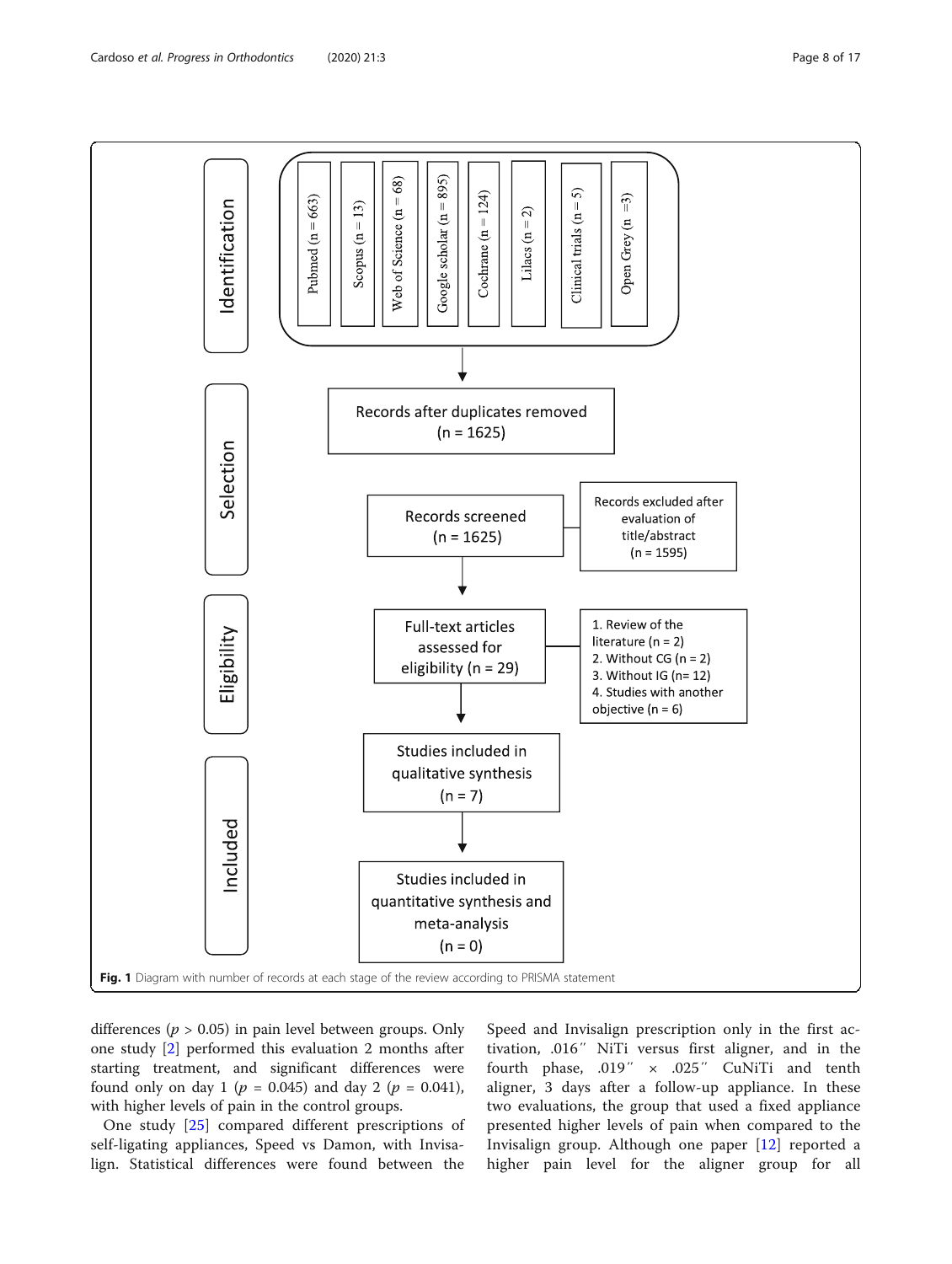<span id="page-8-0"></span>Table 5 List of excluded studies (with reason)

| Reference                     | Reason for exclusion                    |
|-------------------------------|-----------------------------------------|
| Abu Alhaija et al. (2015)     | No intervention group                   |
| Ashkenazi et al. (2014)       | No intervention group                   |
| Bergius et al. (2000)         | Literature review                       |
| Bretz et al. (2018)           | No intervention group                   |
| Caniklioglu et al. (2004)     | No intervention group                   |
| Djeu et al (2014)             | No pain evaluation                      |
| Fetouh (2008)                 | No pain evaluation                      |
| Fleming et al. (2009)         | No intervention group                   |
| Kavaliauskiene et al. (2012)  | No intervention group                   |
| Ke et al. (2019)              | No pain evaluation                      |
| Kim (2013)                    | No control group                        |
| Mai-Tam (2018)                | Literature review                       |
| Maldotti et al. (2013)        | No control group                        |
| Noll et al. (2017)            | Study not related with the SR objective |
| Pacheco-Pereira et al. (2015) | Study not related with the SR objective |
| Phuong (2018)                 | Study not related with the SR objective |
| Polat (2007)                  | No intervention group                   |
| Rakhshan (2015)               | No intervention group                   |
| Salcedo-Bugarín (2018)        | No intervention group                   |
| Scheurer et al. (1996)        | No intervention group                   |
| Sergl et al. (1998)           | No intervention group                   |
| Zealaiy et al. (2018)         | No intervention group                   |

SR systematic review

Domains

evaluation times, 24 h and 14 days, no statistically significant ( $p > 0.05$ ) difference was found for any time point.

Five studies  $[2, 10-12, 25]$  $[2, 10-12, 25]$  $[2, 10-12, 25]$  $[2, 10-12, 25]$  $[2, 10-12, 25]$  $[2, 10-12, 25]$  $[2, 10-12, 25]$  $[2, 10-12, 25]$  $[2, 10-12, 25]$  reported the use of analgesics, of which three studies found statistical differences in time points for 4 h  $[10]$  $[10]$  ( $p = 0.001$ ), 24 h  $[10, 25]$  $[10, 25]$  $[10, 25]$  $[10, 25]$  ( $p =$ 0.001 and  $p = 0.025$  $p = 0.025$ , day 2 [[2,](#page-15-0) 25] ( $p = 0.0023$  and  $p <$ 0.05), and day 3 [[11\]](#page-15-0) ( $p = 0.006$ ), and in all these cases, patients treated with fixed appliances reported a higher analgesic consumption. Only one study [\[12\]](#page-15-0) observed that analgesic use was higher in the Invisalign group, since they discontinued their use on day 6, which was different from the control group that stopped their use on day 4. One study [[13](#page-15-0)] also assessed QoL and patient satisfaction during orthodontic treatment, finding a statistical difference only in the evaluation of eating and chewing, where the Invisalign group presented a better response than the control group (47% and 24%, respectively).

Soft tissue irritation was reported to be lower in the Invisalign group in two studies  $[12, 25]$  $[12, 25]$  $[12, 25]$  $[12, 25]$  as well as the assessments related to eating disorders [\[12](#page-15-0)].

# Certainty level

The quality of the articles was assessed using the GRADE system described in Table [7](#page-9-0). All timepoints evaluated in the studies were rated with low certainty of evidence in all CCT studies  $[10-12, 20, 25]$  $[10-12, 20, 25]$  $[10-12, 20, 25]$  $[10-12, 20, 25]$  $[10-12, 20, 25]$  $[10-12, 20, 25]$  $[10-12, 20, 25]$  $[10-12, 20, 25]$ , except for the RCT  $[2]$  that was rated with high certainty of evidence. Just one study [\[13](#page-15-0)] was not included in the evaluation because it was a crosssectional study and had not made timepoint evaluations.

# Synthesis of results and additional analyses

It was not possible to perform a meta-analysis because of large amount of clinical, methodological, and statistical

Table 6 Risk of bias of the included studies, according to the ROBINS-I tool

| <b>DONIGINS</b>                     |                            |                                                       |                                         |                                                          |                                |                                  |                                             |                                     |
|-------------------------------------|----------------------------|-------------------------------------------------------|-----------------------------------------|----------------------------------------------------------|--------------------------------|----------------------------------|---------------------------------------------|-------------------------------------|
|                                     | Pre-intervention           |                                                       | Intervention                            | Post-intervention                                        |                                |                                  |                                             |                                     |
| Author                              | Bias due to<br>confounding | Bias in selection of<br>participants for the<br>study | Bias in<br>classifying<br>interventions | Bias due to deviations<br>from intended<br>interventions | Bias due to<br>missing<br>data | Bias to<br>measuring<br>outcomes | Bias in<br>selecting<br>reported<br>results | Overall risk<br>of bias<br>judgment |
| Almasoud<br>(2018)                  | Low                        | Low                                                   | Low                                     | Moderate                                                 | Low                            | Low                              | Low                                         | Moderate                            |
| Fujiyama<br>et al.<br>(2014)        | Moderate                   | Low                                                   | Moderate                                | Low                                                      | Low                            | Low                              | Moderate                                    | Moderate                            |
| Mais-<br>Damois<br>et al.<br>(2015) | Moderate                   | Low                                                   | Low                                     | Moderate                                                 | Low                            | Low                              | Moderate                                    | Moderate                            |
| Miller et al.<br>(2007)             | Moderate                   | High                                                  | High                                    | Moderate                                                 | Low                            | Low                              | Low                                         | High                                |
| Shalish<br>et al.<br>(2007)         | Moderate                   | Moderate                                              | Moderate                                | Moderate                                                 | Low                            | Low                              | Low                                         | Moderate                            |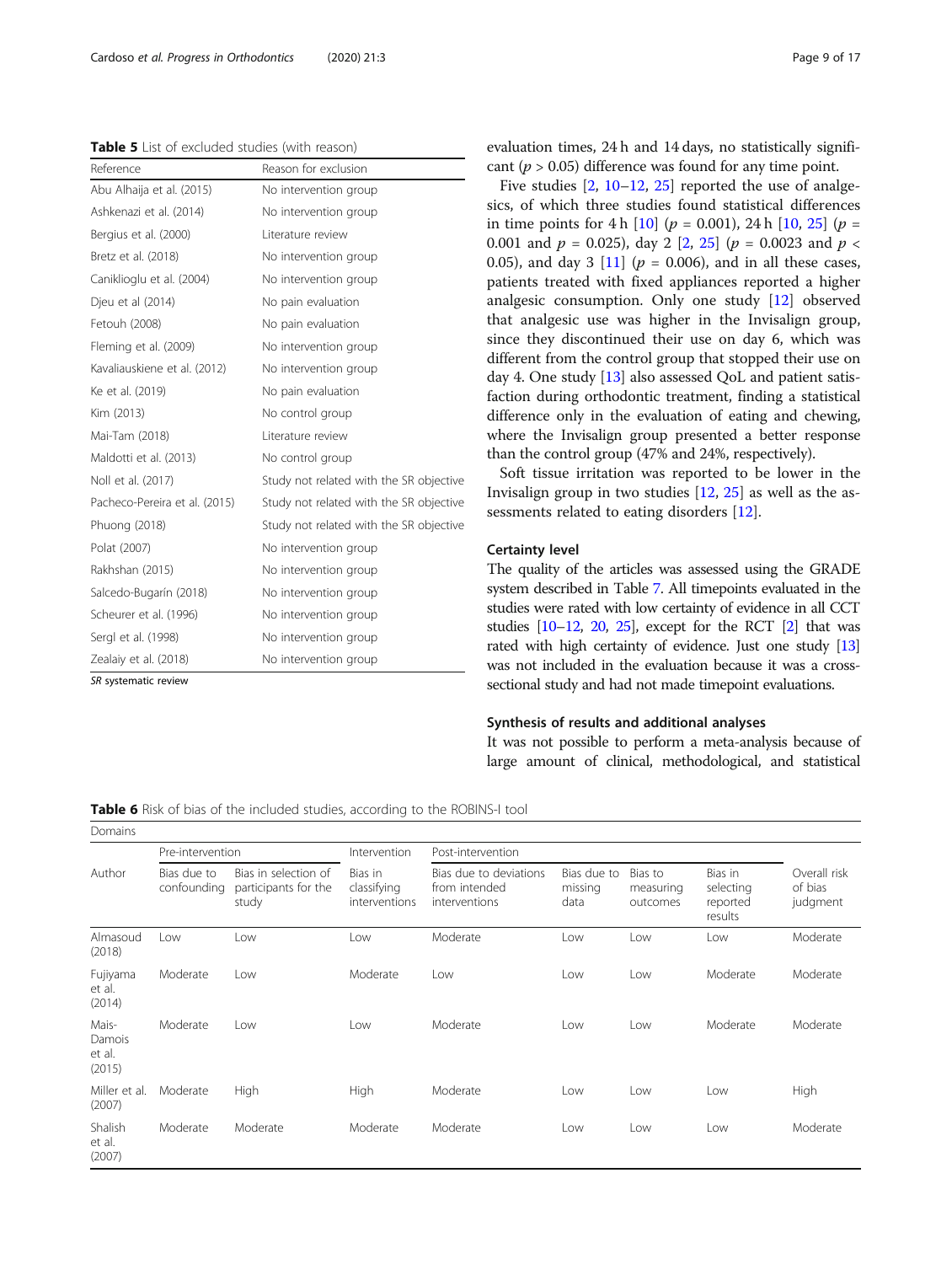| Table 7 Grading system according to GRADEpro<br>Clear aligners compared to fixed appliances for pain              |                          |                                           |                                            |                              |                                                                                                               |                                   |                                |                        |                            |                                  |                                           |
|-------------------------------------------------------------------------------------------------------------------|--------------------------|-------------------------------------------|--------------------------------------------|------------------------------|---------------------------------------------------------------------------------------------------------------|-----------------------------------|--------------------------------|------------------------|----------------------------|----------------------------------|-------------------------------------------|
| Certainty assessment                                                                                              |                          |                                           |                                            |                              |                                                                                                               |                                   | Summary of findings            |                        |                            |                                  |                                           |
| No. of participants                                                                                               | Risk of                  |                                           |                                            |                              | Inconsistency Indirectness Imprecision Publication bias                                                       | Overall                           | Study event rates (%)          |                        | Relative                   | Anticipated absolute effects     |                                           |
| (studies) followed<br>$\frac{1}{2}$                                                                               | bias                     |                                           |                                            |                              |                                                                                                               | evidence<br>certainty<br>$\sigma$ | appliances<br>With fixed       | With clear<br>aligners | $(95%$ Cl)<br>effect       | appliances<br>Risk with<br>fixed | Risk difference<br>with clear<br>aligners |
| 1st, 3rd, and 7th day (follow up: mean 1 days; assessed with VAS scale)                                           |                          |                                           |                                            |                              |                                                                                                               |                                   |                                |                        |                            |                                  |                                           |
| randomized<br>336 (5 non-<br>studies)                                                                             | Serious <sup>a</sup>     | Serious <sup>a</sup>                      | Not serious                                | seriousb<br>Very             | All plausible residual confounding would reduce the<br>demonstrated effect dose response gradient             | $\oplus \oplus$<br>$\geq$         | participants<br>181            | participants<br>155    | estimable<br>$\frac{1}{2}$ | 0 per 1.000<br>$\geq$            |                                           |
| 2nd, 4th, 5th, and 6th day (follow up: mean 1 days; assessed with VAS score)                                      |                          |                                           |                                            |                              |                                                                                                               |                                   |                                |                        |                            |                                  |                                           |
| randomized<br>234 (3 non-<br>studies)                                                                             |                          | Serious <sup>a</sup> Serious <sup>a</sup> | Not serious                                | serious<br>Very              | All plausible residual confounding would reduce the<br>demonstrated effect dose response gradient             | $\oplus$<br>$\geq$                | participants<br>$\frac{1}{10}$ | participants<br>124    | estimable<br>ğ             | 0 per 1.000<br>$\leq$            |                                           |
| 14th day (follow up: mean 1 days; assessed with VAS score)                                                        |                          |                                           |                                            |                              |                                                                                                               |                                   |                                |                        |                            |                                  |                                           |
| randomized<br>119 (2 non-<br>studies)                                                                             | Serious                  | Serious <sup>c</sup>                      | Not serious                                | serious <sup>b</sup><br>Very | All plausible residual confounding would reduce the<br>demonstrated effect dose response gradient             | $\oplus$<br>$\geq$                | participants<br>$\odot$        | participants<br>52     | estimable<br>$\frac{1}{2}$ | 0 per 1.000<br>$\geq$            |                                           |
| 21st, 22nd, 23rd, 36th, and 37th day (follow up: mean 1 days; assessed with VAS score)                            |                          |                                           |                                            |                              |                                                                                                               |                                   |                                |                        |                            |                                  |                                           |
| randomized<br>93 (1 non-<br>study)                                                                                | serious<br>ğ             |                                           | Very serious <sup>d</sup> Not serious Very | serious <sup>b</sup>         | All plausible residual confounding would reduce the<br>demonstrated effect dose response gradient             | $\oplus \oplus \infty$<br>$\geq$  | participants<br>55             | participants<br>38     | estimable<br>Not           | 0 per 1.000<br>$\geq$            |                                           |
|                                                                                                                   |                          |                                           |                                            |                              | 24th, 25th, 26th, 27th, 35th, 39th, 39th 40th, and 41st day (follow up: mean 1 days; assessed with VAS score) |                                   |                                |                        |                            |                                  |                                           |
| randomized<br>93 (1 non-<br>study)                                                                                | serious<br>$\frac{1}{2}$ |                                           | Very serious <sup>d</sup> Not serious Very | serious <sup>b</sup>         | All plausible residual confounding would reduce the<br>demonstrated effect dose response gradient             | $\oplus$<br>$\geq$                | participants<br>55             | participants<br>38     | estimable<br><b>S</b>      | 0 per 1.000<br>$\sim$            |                                           |
| Baseline (follow up: mean 1 days; assessed with VAS SCORE)                                                        |                          |                                           |                                            |                              |                                                                                                               |                                   |                                |                        |                            |                                  |                                           |
| randomized<br>223 (3 non-<br>studies)                                                                             | Serious <sup>a</sup>     | Serious <sup>a,c</sup>                    | Not serious Very                           | $\Omega$<br>serious          | All plausible residual confounding would reduce the<br>demonstrated effect dose response gradient             | $\oplus$<br>$\geq$                | participants<br>121            | participants<br>102    | estimable<br>$\frac{1}{2}$ | 0 per 1.000<br>$\sqrt{ }$        |                                           |
| Baseline, 1st, 2nd, 14th, 30th, 33rd, 34th, 60th, 61st, 62nd, 63rd, and                                           |                          |                                           |                                            |                              | 64th day (follow up: mean 1 days; assessed with VAS score)                                                    |                                   |                                |                        |                            |                                  |                                           |
| 41 (1 RCT)                                                                                                        | serious<br>70K           | Not serious                               | Not serious Very                           | serious <sup>b</sup>         | All plausible residual confounding would reduce the<br>demonstrated effect dose response gradient             | $\oplus \oplus \oplus$<br>high    | participants<br>$\frac{8}{1}$  | participants<br>23     | estimable<br>Not           | 0 per 1.000<br>$\sim$            |                                           |
|                                                                                                                   |                          |                                           |                                            |                              | 3rd, 4th, 5th, 6th, 7th, 31st, and 32nd day (follow up: mean 1 days; assessed with VAS score)                 |                                   |                                |                        |                            |                                  |                                           |
| 41 (1 RCT)                                                                                                        | serious<br>$\frac{1}{2}$ | Not serious                               | Not serious                                | serious <sup>b</sup><br>Very | All plausible residual confounding would reduce the<br>demonstrated effect dose response gradient             | $\oplus \oplus \oplus$<br>high    | participants<br>$\approx$      | participants<br>23     | estimable<br><b>Not</b>    | 0 per 1.000<br>$_{\sim}$         |                                           |
| <sup>a</sup> This will down grade because one article was classified with a serious RoB<br>CI confidence interval |                          |                                           |                                            |                              |                                                                                                               |                                   |                                |                        |                            |                                  |                                           |

<span id="page-9-0"></span>Cardoso et al. Progress in Orthodontics (2020) 21:3 Page 10 of 17

°This will down grade because one article was classified with a serious RoB<br><sup>b</sup>This will downgrade because the use of analgesic was not properly described and it may mask the real pain reported by the patients<br>°This will d bThis will downgrade because the use of analgesic was not properly described and it may mask the real pain reported by the patients

cThis will downgrade because two articles were classified with moderate RoB

<sup>d</sup>This will downgrade because one article as classified with a moderate RoB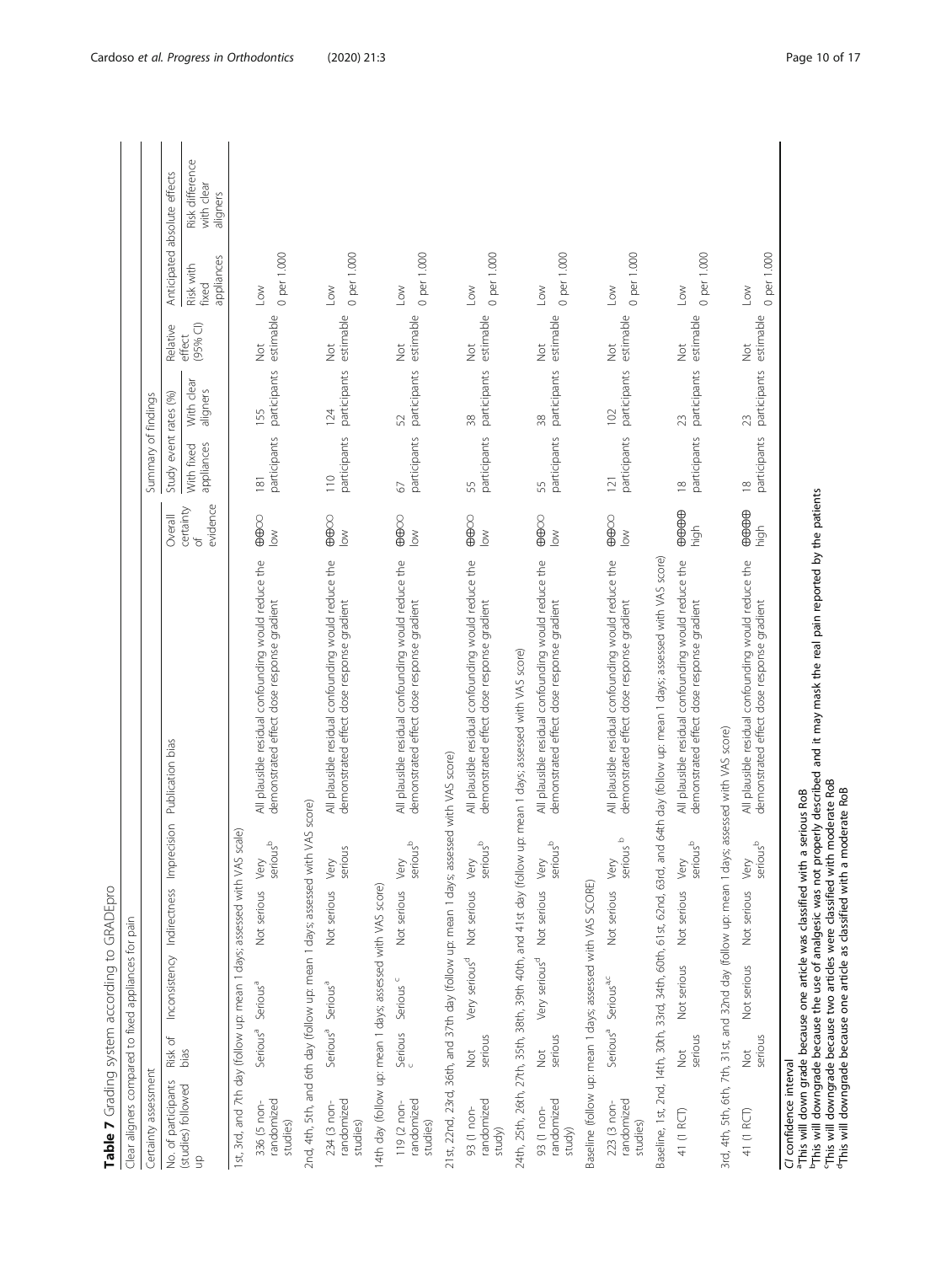heterogeneity among the included studies, mainly due to differences between the archwire sequence in the fixed appliances and times of change for the aligners. In addition, attempts were made to contact the authors by email to collect missing data; however, only two of them responded, and they sent all the data available. Additional information still was not useful enough to justify a meta-analysis.

# **Discussion**

In recent years, continuous search for esthetic alternatives and comfortable orthodontic treatment approaches have been reasons for significant increases in the number of cases treated with clear aligners. Recent studies have shown that patients specifically treated with Invisalign were satisfied with their esthetic results and showed an improvement in their QoL, especially when related to their smile and during chewing and eating functions analyzed after treatment [[13](#page-15-0), [27\]](#page-16-0). However, concerning the efficacy of treatment, recent systematic reviews have suggested that this treatment modality presents some difficulties on specific orthodontic movements when compared with fixed appliances such as in rotation and vertical movements [[14\]](#page-15-0), ideal occlusal contacts, torque control, increasing transverse width and retention [[16](#page-15-0)]. In addition, a study that evaluated the results of treatments performed with Invisalign and conventional brackets according to the American Board of Orthodontics' objective classification system showed that treatment with fixed appliances are relatively superior than the treatment performed with Invisalign [\[28](#page-16-0)].

Despite the fact that fixed appliances have been the most effective traditional method for orthodontic treatment for many years and have shown good treatment efficiency, several studies have reported the negative side effects of this technique, especially plaque accumulation and difficulty of oral hygiene [\[26](#page-16-0), [29\]](#page-16-0). Another important aspect commonly observed is pain experience and discomfort during orthodontic treatment [[30](#page-16-0)] since 91–95% of patients experience some level of pain at different stages of treatment [\[8\]](#page-15-0).

Pain is provoked by noxious stimuli and is a complex experience [\[30](#page-16-0)]. Therefore, it is important to understand the pain pattern during orthodontic treatment because pain and discomfort are two of the main reasons that affect the patient's QoL during treatment [\[31](#page-16-0)]. In addition, fear of pain is one of the main reasons for discouraging orthodontic treatment [\[32\]](#page-16-0) and previous studies have found that 8% [[33](#page-16-0)] to 30% [\[34](#page-16-0)] of patients discontinue orthodontic treatment due to pain experienced at the early stages of treatment.

Four studies [\[10,](#page-15-0) [11,](#page-15-0) [13,](#page-15-0) [25\]](#page-16-0) reported higher levels of pain for the group treated with fixed appliances during the first 24 h after beginning treatment, which corroborates with other studies [\[6,](#page-15-0) [35](#page-16-0), [36\]](#page-16-0), which show that the highest levels of pain are found 1 day after inserting initial archwires. Furthermore, the literature also shows that the pain is more intense during the first 3 days and is slowly

minimized or disappears on the seventh day. This is in agreement with most of the included studies of this systematic review [[2,](#page-15-0) [10](#page-15-0), [11](#page-15-0), [20](#page-16-0)]. This pattern of pain occurs due to initial orthodontic forces that cause discomfort due to compression of the periodontal ligament, leading to ischemia, edema [[37](#page-16-0)], and release of inflammatory mediators during the first 24–48 h [[38](#page-16-0)]. These mediators such as prostaglandins (e.g., PgE) and interleukins (e.g., IL-1β) sensitize nociceptors of the periodontal ligament, increasing discomfort. The levels of these mediators found in the gingival cervical fluid peak 24 h after the onset of orthodontic force and return to the reference values after 7 days [[39](#page-16-0)]. This explains the pattern of pain observed during the first week after the application of orthodontic force.

Although the periods of higher and lower pain levels were similar for the fixed and Invisalign treated groups, in the present systematic review only one study [\[12](#page-15-0)] showed higher levels of pain for the group treated with aligners. They reported that this result may have been found due to a greater mechanical force applied at the beginning of Invisalign treatment; however, the sequence, time of use, and period of exchange of the aligners were not described.

Understanding that pain can affect the QoL of the individual, which can lead to worsening oral hygiene and have a psychosocial impact [[40](#page-16-0)], many patients use analgesics for pain relief caused by orthodontic treatment. In the present systematic review, five studies reported the use of analgesics  $[2, 10-12, 25]$  $[2, 10-12, 25]$  $[2, 10-12, 25]$  $[2, 10-12, 25]$  $[2, 10-12, 25]$  $[2, 10-12, 25]$  $[2, 10-12, 25]$  $[2, 10-12, 25]$  $[2, 10-12, 25]$ , and in all of them, the use of analgesics was similar to the periods of higher and lower pain levels. The perception of orthodontic pain is due to changes in blood flow caused by the appliances, and the use of analgesic may reduce the inflammatory process, consequently reducing the pain levels [[41](#page-16-0)], although the use of these pain relief medications may mask the real pain reported by the patients leading to an uncertain result. Medication intake was higher in the fixed appliance group than in the Invisalign group as previously reported in the literature [\[8,](#page-15-0) [35\]](#page-16-0). The fact that patients with fixed appliances take more medications may underestimate the pain reported by them when treated with this type of appliance.

However, pain is a subjective process and can be influenced by several factors. Studies show that pain may be related to the individual's personality and that patients who have some knowledge about orthodontic treatment and have more positive attitudes presented lower levels of pain during treatment [[42,](#page-16-0) [43\]](#page-16-0). Therefore, it is suggested that the professionals inform the patients of any discomfort that may occur during orthodontic treatment and guide ways to alleviate it [\[42\]](#page-16-0).

Knowing that the activation of the fixed appliance is done once a month and the aligners changed every 15 days, it may be reasonable to think that patients treated with aligners report lower pain levels at each activation, but it is felt for a longer period of time. That said, it is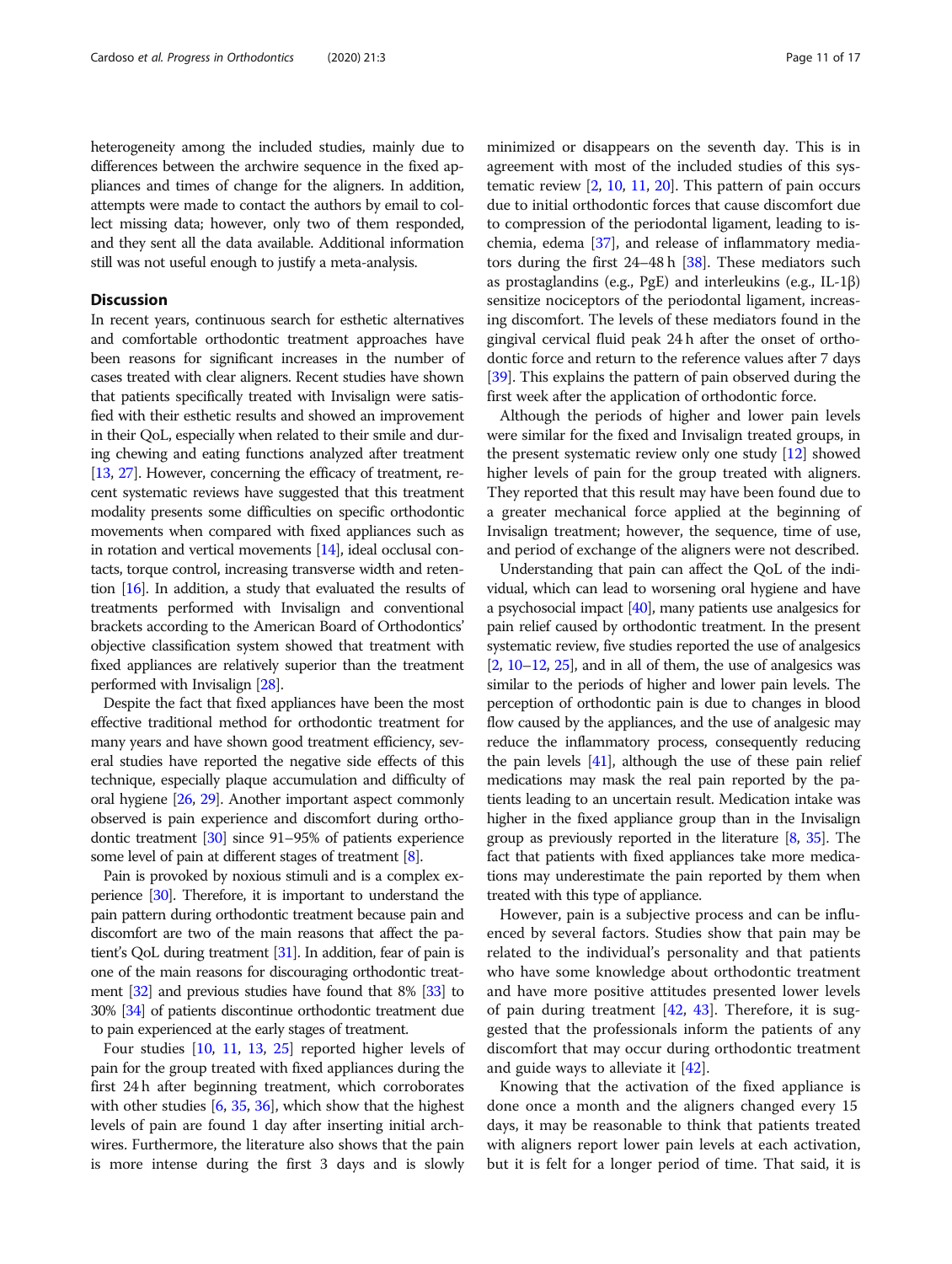important to point out that few studies have evaluated pain over a longer period of treatment. A randomized clinical trial [[2\]](#page-15-0) performed this evaluation for 2 months and observed the pain in the subsequent appointments was lower in both groups. In the second month of maintenance, no statistical difference was observed.

The types of archwires should be taken in account since they have differences in some mechanical properties such as low elasticity module and coefficient of attrition, high resilience, flexibility and elastic recovery, and biocompatibility that are important characteristics to stimulate the adequate tissue response [\[44](#page-16-0)–[46](#page-16-0)]. A laboratory study demonstrates that nickel-titanium archwire with addition of copper (CuNiTi) presented less favorable biologically deactivation loads compared to the other thermoactivated NiTi [\[47\]](#page-16-0) which is consistent with a systematic review and meta-analyses [[48](#page-16-0)] that found that patients treated with CuNiTi archwires presented greater levels of pain in the Likert scale than those patients treated with NiTi.

However, lower levels of pain found in patients treated with Invisalign may be related to the fact that removable appliances produce less tension, pressure, sensitivity, and pain than fixed appliances [\[49\]](#page-16-0). This reduced discomfort in clear aligners may be associated with proinflammatory mediators such as IL-1β because in the short term, these mediators increase sensitization by triggering receptorassociated kinases and ion channels, and in the long term, they persuade the transcriptional upregulation of receptors, leading to hyperalgesia [\[50\]](#page-16-0). So, it is reasonable to state that removable appliances predisposed to painless responses due to the intermittent forces when compared to the continuous forces of the fixed appliances [\[51\]](#page-16-0). Furthermore, they can be removed by the patients themselves for pain relief. In addition, it was hypothesized by one study [\[12\]](#page-15-0) that these results among non-randomized investigations should be evaluated with caution since cases treated with Invisalign usually have lower rates of irregularity index, and this difference may influence the patient's perception of pain, which is considered an important bias in the interpretation of the results. In this systematic review, only two studies [[2](#page-15-0), [10](#page-15-0)] considered crowding level as inclusion criteria, and in both of them, they range from mild to moderate. However, the other five studies  $[11–13, 20, 25]$  $[11–13, 20, 25]$  $[11–13, 20, 25]$  $[11–13, 20, 25]$  $[11–13, 20, 25]$  $[11–13, 20, 25]$  $[11–13, 20, 25]$  did not describe any information, and none of the included studies reported any differences in irregularity index between the evaluated groups. Despite that, there are controversial results about the correlation between the irregularity index and the perception of pain. Some studies found that there is no correlation [\[52](#page-16-0)–[54](#page-16-0)], but a recent one found that crowding is a risk factor, and with each increase in crowding, there is a 1.10 times increase in painful sensation [\[55\]](#page-16-0).

Another relevant factor is the type of malocclusion included in the studies. Some studies did not report inclusion criteria adequately  $[11–13, 20]$  $[11–13, 20]$  $[11–13, 20]$  $[11–13, 20]$  $[11–13, 20]$  $[11–13, 20]$  $[11–13, 20]$ , and among those and crowding of up to 5 mm, which may bias the results, since the more severe the malocclusion, the more it is related to the psychosocial well-being of the patient in pain-related scales, psychological discomfort, and social problems [[56\]](#page-16-0).

Overall, the present systematic review showed lower pain levels for the groups treated with Invisalign during the first days of treatment. The studies presented a high methodological quality according to the grading system, with the RoB varying from moderate [\[12](#page-15-0), [20](#page-16-0), [25](#page-16-0)] to high in five studies  $[11, 13]$  $[11, 13]$  $[11, 13]$  $[11, 13]$ , and only two  $[2, 10]$  $[2, 10]$  $[2, 10]$  of the studies presented a low RoB. Pain is one of many considerations, and predictability and technical outcome are more important, mainly considering that the difference does not seem to occur after the first months of the orthodontic treatment.

# Limitations

There is a high level of heterogeneity in the design of the studies included in this systematic review. Among these studies, we observed a great variation in relation to the types of fixed appliance used, and five different types were externally funded by companies. In addition, the sequence of the archwires used and the set of the aligner was poorly detailed. Both factors can strongly affect the results found in this systematic review.

Selection of the participants was only randomized in one study [[2\]](#page-15-0) that presented a high certainty of evidence. In all other studies [\[10](#page-15-0)–[12](#page-15-0), [20,](#page-16-0) [25\]](#page-16-0), that were classified with low certainty of evidence, selection was done according to the order of appearance of patients seeking orthodontic treatment, and in some cases, the patient chose which type of device they wanted to be treated with.

In addition, the use of analgesics was not reported in all studies. This may be likely a significant confounding factor since it is well established in the literature that the use of this drug camouflages the actual levels of pain produced during orthodontic treatment.

No other clear aligner appliances were studied in the included studies. No conclusions/suggestions can therefore be made about other alternatives.

# Conclusion

Orthodontic patients treated with Invisalign appear to report lower levels of pain than those treated with fixed appliances during the first few days of treatment. However, the type of malocclusions was not comprehensively described which may lead to controversial results. Thereafter (up to 3 months), differences were not noted. Malocclusion complexity level among included studies was mild.

Based on the level of certainty, the results should be evaluated with caution, and it is suggested that studies with better methodological qualities be performed.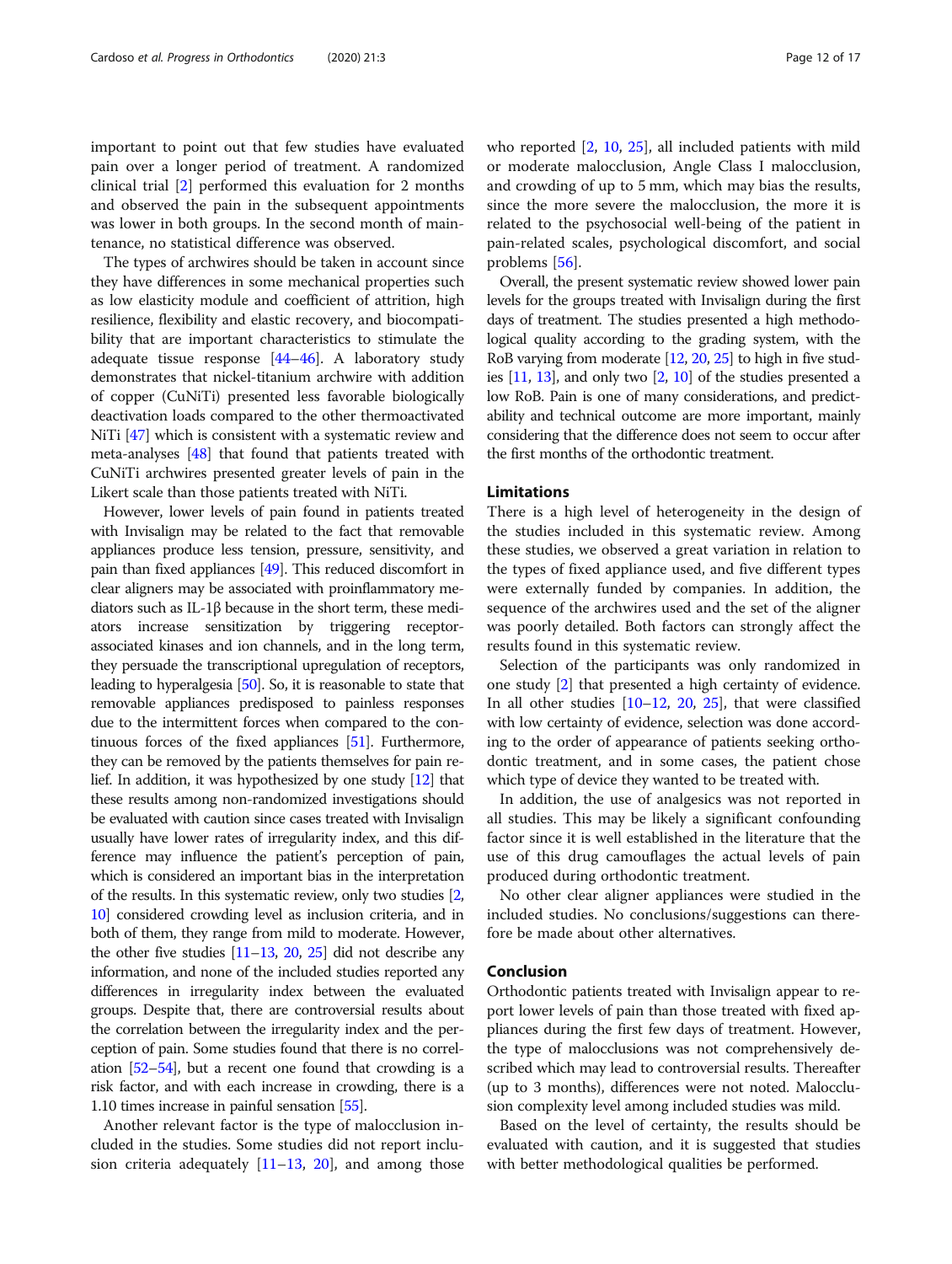# Appendix

## Table 8 Database and Search Strategy

| Database | Search Strategy                                                                                                                                                                                                                                                                                                                                                                                                                                                                                                                                                                                                                                                                                                                                                                                                                                                                                                                                                                                                                                                                                                                                                                                                                                                                                                                                                                                                                                                                                                                                                                                                                                                                                                                                                                                                                                                                                                                                                                                                                                                                                                                                                                                                                                                                                                                                                                                                                                                                                                                                                                                                                                                                                                                                                                                                                                                                                                                                                                                                                                                                                                                                                                                                                                                                                                                                                                                                                                                                                                                                                                                                                                                                                                                                                                                                                                                                                                                                                                                                                                                                                                                                                                                                                                                                                                                                                                                                                                                                                                                                                                                                                                                                                                                                                                                                                                                                                                                                                                                                                                                                                                                                                                                                                                                                                      |
|----------|------------------------------------------------------------------------------------------------------------------------------------------------------------------------------------------------------------------------------------------------------------------------------------------------------------------------------------------------------------------------------------------------------------------------------------------------------------------------------------------------------------------------------------------------------------------------------------------------------------------------------------------------------------------------------------------------------------------------------------------------------------------------------------------------------------------------------------------------------------------------------------------------------------------------------------------------------------------------------------------------------------------------------------------------------------------------------------------------------------------------------------------------------------------------------------------------------------------------------------------------------------------------------------------------------------------------------------------------------------------------------------------------------------------------------------------------------------------------------------------------------------------------------------------------------------------------------------------------------------------------------------------------------------------------------------------------------------------------------------------------------------------------------------------------------------------------------------------------------------------------------------------------------------------------------------------------------------------------------------------------------------------------------------------------------------------------------------------------------------------------------------------------------------------------------------------------------------------------------------------------------------------------------------------------------------------------------------------------------------------------------------------------------------------------------------------------------------------------------------------------------------------------------------------------------------------------------------------------------------------------------------------------------------------------------------------------------------------------------------------------------------------------------------------------------------------------------------------------------------------------------------------------------------------------------------------------------------------------------------------------------------------------------------------------------------------------------------------------------------------------------------------------------------------------------------------------------------------------------------------------------------------------------------------------------------------------------------------------------------------------------------------------------------------------------------------------------------------------------------------------------------------------------------------------------------------------------------------------------------------------------------------------------------------------------------------------------------------------------------------------------------------------------------------------------------------------------------------------------------------------------------------------------------------------------------------------------------------------------------------------------------------------------------------------------------------------------------------------------------------------------------------------------------------------------------------------------------------------------------------------------------------------------------------------------------------------------------------------------------------------------------------------------------------------------------------------------------------------------------------------------------------------------------------------------------------------------------------------------------------------------------------------------------------------------------------------------------------------------------------------------------------------------------------------------------------------------------------------------------------------------------------------------------------------------------------------------------------------------------------------------------------------------------------------------------------------------------------------------------------------------------------------------------------------------------------------------------------------------------------------------------------------------------------------------|
| Pubmed   | Search ((((((((((Orthodontic Appliances[MeSH Terms]) OR Orthodontic Appliances[Title/Abstract]) OR Appliance, Orthodontic[Title/<br>Abstract]) AND Appliances, Orthodontic[Title/Abstract]) OR Orthodontic Appliance[Title/Abstract])) OR<br>[[[[[[[[[[[[[[[[[[[[[[[[[[[[[[[[]]]]]] [Orthodontic Appliances, Fixed[MeSH Terms]) OR Orthodontic Appliances, Fixed[Title/Abstract]) OR Appliance,<br>Fixed Orthodontic[Title/Abstract]) OR Appliances, Fixed Orthodontic[Title/Abstract]) OR Fixed Orthodontic Appliance[Title/<br>Abstract]) OR Fixed Orthodontic Appliances[Title/Abstract]) OR Orthodontic Appliance, Fixed[Title/Abstract]) OR Fixed Functional<br>Appliances[Title/Abstract]) OR Appliance, Fixed Functional[Title/Abstract]) OR Appliances, Fixed Functional[Title/Abstract]) OR<br>Fixed Functional Appliance[Title/Abstract]) OR Functional Appliance, Fixed[Title/Abstract]) OR Functional Appliances, Fixed[Title/<br>Abstract]) OR Fixed Retainer[Title/Abstract]) OR Fixed Retainers[Title/Abstract]) OR Retainer, Fixed[Title/Abstract]) OR Retainers,<br>Fixed[Title/Abstract]) OR Bonded Retainer[Title/Abstract]) OR Bonded Retainers[Title/Abstract]) OR Retainer, Bonded[Title/Abstract])<br>OR Retainers, Bonded[Title/Abstract]) OR Fixed Appliances[Title/Abstract]) OR Appliance, Fixed[Title/Abstract]) OR Appliances,<br>Fixed[Title/Abstract]) OR Fixed Appliance[Title/Abstract]) OR Permanent Retainer[Title/Abstract]) OR Permanent Retainers[Title/<br>Appliances, Removable[MeSH Terms]) OR Orthodontic Appliances, Removable[Title/Abstract]) OR Appliance, Removable<br>Orthodontic[Title/Abstract]) OR Appliances, Removable Orthodontic[Title/Abstract]) OR Orthodontic Appliance, Removable[Title/<br>Abstract]) OR Removable Orthodontic Appliance[Title/Abstract]) OR Removable Orthodontic Appliances[Title/Abstract]) OR Clear<br>Dental Braces[Title/Abstract]) OR Brace, Clear Dental[Title/Abstract]) OR Braces, Clear Dental[Title/Abstract]) OR Clear Dental<br>Brace[Title/Abstract]) OR Dental Brace, Clear[Title/Abstract]) OR Dental Braces, Clear[Title/Abstract]) OR Clear Aligner<br>Appliances[Title/Abstract]) OR Aligner Appliance, Clear[Title/Abstract]) OR Aligner Appliances, Clear[Title/Abstract]) OR Appliance,<br>Clear Aligner[Title/Abstract]) OR Appliances, Clear Aligner[Title/Abstract]) OR Clean Dental Braces[Title/Abstract]) OR Brace, Clean<br>Dental[Title/Abstract]) OR Braces, Clean Dental[Title/Abstract]) OR Clean Dental Brace[Title/Abstract]) OR Dental Brace, Clean[Title/<br>Abstract]) OR Dental Braces, Clean[Title/Abstract]) OR Invisalign[Title/Abstract]) OR Invisaligns[Title/Abstract])) OR (((Traditional<br>Brackets[Title/Abstract]) OR Edgewise appliance[Title/Abstract]) OR Passive self-ligating[Title/Abstract]))) AND (((((((((Pain<br>Perception[MeSH Terms]) OR Pain Perception[Title/Abstract]) OR Pain Perceptions[Title/Abstract]) OR Perception, Pain[Title/<br>Measurement[Title/Abstract]) OR Measurement, Pain[Title/Abstract]) OR Measurements, Pain[Title/Abstract]) OR Pain<br>Measurements[Title/Abstract]) OR Assessment, Pain[Title/Abstract]) OR Assessments, Pain[Title/Abstract]) OR Pain<br>Assessments[Title/Abstract]) OR Pain Assessment[Title/Abstract]) OR Analgesia Tests[Title/Abstract]) OR Analgesia Test[Title/<br>Abstract]) OR Test, Analgesia[Title/Abstract]) OR Tests, Analgesia[Title/Abstract]) OR Nociception Tests[Title/Abstract]) OR<br>Nociception Test[Title/Abstract]) OR Test, Nociception[Title/Abstract]) OR Tests, Nociception[Title/Abstract]) OR McGill Pain<br>Questionnaire[Title/Abstract]) OR Pain Questionnaire, McGill[Title/Abstract]) OR Questionnaire, McGill Pain[Title/Abstract]) OR<br>McGill Pain Scale[Title/Abstract]) OR Pain Scale, McGill[Title/Abstract]) OR Scale, McGill Pain[Title/Abstract]) OR Visual Analog Pain<br>Scale[Title/Abstract]) OR Visual Analogue Pain Scale[Title/Abstract]) OR Analogue Pain Scale[Title/Abstract]) OR Analogue Pain<br>Scales[Title/Abstract]) OR Pain Scale, Analogue[Title/Abstract]) OR Pain Scales, Analogue[Title/Abstract]) OR Scale, Analogue<br>Pain[Title/Abstract]) OR Scales, Analogue Pain[Title/Abstract]) OR Analog Pain Scale[Title/Abstract]) OR Analog Pain Scales[Title/<br>Abstract]) OR Pain Scale, Analog[Title/Abstract]) OR Pain Scales, Analog[Title/Abstract]) OR Scale, Analog Pain[Title/Abstract]) OR<br>Scales, Analog Pain[Title/Abstract]) OR Formalin Test[Title/Abstract]) OR Formalin Tests[Title/Abstract]) OR Test, Formalin[Title/<br>Abstract]) OR Tests, Formalin[Title/Abstract]) OR Tourniquet Pain Test[Title/Abstract]) OR Pain Test, Tourniquet[Title/Abstract]) OR<br>Pain Tests, Tourniquet[Title/Abstract]) OR Test, Tourniquet Pain[Title/Abstract]) OR Tests, Tourniquet Pain[Title/Abstract]) OR<br>Tourniquet Pain Tests Title/Abstract])) OR (((((Patient Comfort[MeSH Terms]) OR Patient Comfort Title/Abstract]) OR Comfort,<br>Patient[Title/Abstract]) OR Comfort Care[Title/Abstract]) OR Care, Comfort[Title/Abstract])) OR (((((Toothache[MeSH Terms]) OR<br>Toothache[Title/Abstract]) OR Toothaches[Title/Abstract]) OR Odontalgia[Title/Abstract]) OR Odontalgias[Title/Abstract])) Sort by:<br>Best Match |
|          | Search ((((((((((Orthodontic Appliances[MeSH Terms]) OR Orthodontic Appliances[Title/Abstract]) OR Appliance, Orthodontic[Title/<br>Abstract]) AND Appliances, Orthodontic[Title/Abstract]) OR Orthodontic Appliance[Title/Abstract])) OR<br>Fixed Orthodontic[Title/Abstract]) OR Appliances, Fixed Orthodontic[Title/Abstract]) OR Fixed Orthodontic Appliance[Title/<br>Abstract]) OR Fixed Orthodontic Appliances[Title/Abstract]) OR Orthodontic Appliance, Fixed[Title/Abstract]) OR Fixed Functional<br>Appliances[Title/Abstract]) OR Appliance, Fixed Functional[Title/Abstract]) OR Appliances, Fixed Functional[Title/Abstract]) OR<br>Fixed Functional Appliance[Title/Abstract]) OR Functional Appliance, Fixed[Title/Abstract]) OR Functional Appliances, Fixed[Title/<br>Abstract]) OR Fixed Retainer[Title/Abstract]) OR Fixed Retainers[Title/Abstract]) OR Retainer, Fixed[Title/Abstract]) OR Retainers,<br>Fixed[Title/Abstract]) OR Bonded Retainer[Title/Abstract]) OR Bonded Retainers[Title/Abstract]) OR Retainer, Bonded[Title/Abstract]<br>OR Retainers, Bonded[Title/Abstract]) OR Fixed Appliances[Title/Abstract]) OR Appliance, Fixed[Title/Abstract]) OR Appliances,<br>Fixed[Title/Abstract]) OR Fixed Appliance[Title/Abstract]) OR Permanent Retainer[Title/Abstract]) OR Permanent Retainers[Title/<br>Appliances, Removable[MeSH Terms]) OR Orthodontic Appliances, Removable[Title/Abstract]) OR Appliance, Removable<br>Orthodontic[Title/Abstract]) OR Appliances, Removable Orthodontic[Title/Abstract]) OR Orthodontic Appliance, Removable[Title/                                                                                                                                                                                                                                                                                                                                                                                                                                                                                                                                                                                                                                                                                                                                                                                                                                                                                                                                                                                                                                                                                                                                                                                                                                                                                                                                                                                                                                                                                                                                                                                                                                                                                                                                                                                                                                                                                                                                                                                                                                                                                                                                                                                                                                                                                                                                                                                                                                                                                                                                                                                                                                                                                                                                                                                                                                                                                                                                                                                                                                                                                                                                                                                                                                                                                                                                                                                                                                                                                                                                                                                                                                                                                                         |

Abstract]) OR Removable Orthodontic Appliance[Title/Abstract]) OR Removable Orthodontic Appliances[Title/Abstract]) OR Clear Dental Braces[Title/Abstract]) OR Brace, Clear Dental[Title/Abstract]) OR Braces, Clear Dental[Title/Abstract]) OR Clear Dental Brace[Title/Abstract]) OR Dental Brace, Clear[Title/Abstract]) OR Dental Braces, Clear[Title/Abstract]) OR Clear Aligner Appliances[Title/Abstract]) OR Aligner Appliance, Clear[Title/Abstract]) OR Aligner Appliances, Clear[Title/Abstract]) OR Appliance, Clear Aligner[Title/Abstract]) OR Appliances, Clear Aligner[Title/Abstract]) OR Clean Dental Braces[Title/Abstract]) OR Brace, Clean Dental[Title/Abstract]) OR Braces, Clean Dental[Title/Abstract]) OR Clean Dental Brace[Title/Abstract]) OR Dental Brace, Clean[Title/ Abstract]) OR Dental Braces, Clean[Title/Abstract]) OR Invisalign[Title/Abstract]) OR Invisaligns[Title/Abstract])) OR (((Traditional Brackets[Title/Abstract]) OR Edgewise appliance[Title/Abstract]) OR Passive self-ligating[Title/Abstract]))) AND (((((((((Pain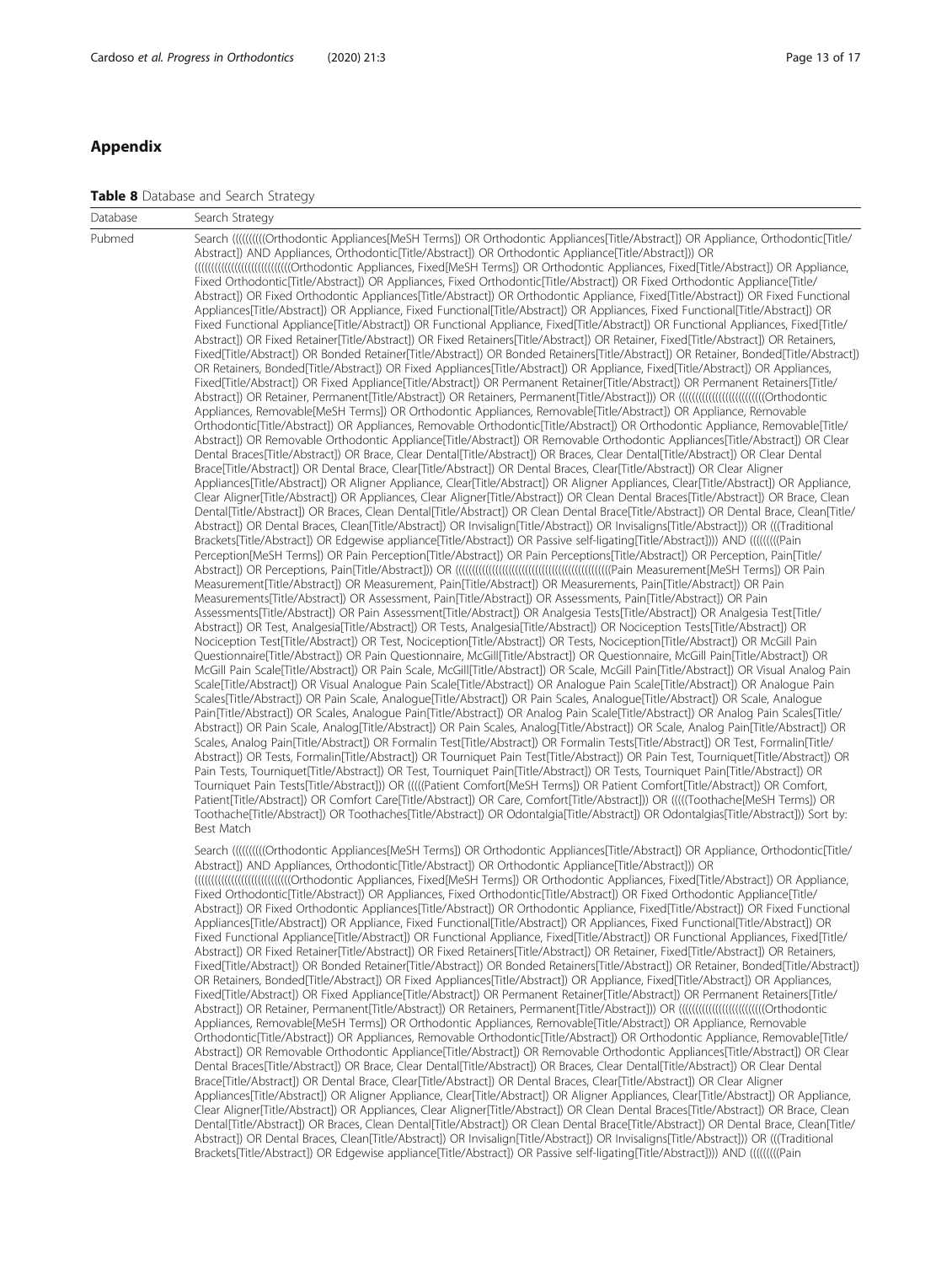# Table 8 Database and Search Strategy (Continued)

| Database                | Search Strategy                                                                                                                                                                                                                                                                                                                                                                                                                                                                                                                                                                                                                                                                                                                                                                                                                                                                                                                                                                                                                                                                                                                                                                                                                                                                                                                                                                                                                                                                                                                                                                                                                                                                                                                                                                                                                                                                                                                                                                                                                                                                                                                                                                                                                                                                                                                                                                                                                                                                                                                                                                                                                                                                                                                                                                                                               |
|-------------------------|-------------------------------------------------------------------------------------------------------------------------------------------------------------------------------------------------------------------------------------------------------------------------------------------------------------------------------------------------------------------------------------------------------------------------------------------------------------------------------------------------------------------------------------------------------------------------------------------------------------------------------------------------------------------------------------------------------------------------------------------------------------------------------------------------------------------------------------------------------------------------------------------------------------------------------------------------------------------------------------------------------------------------------------------------------------------------------------------------------------------------------------------------------------------------------------------------------------------------------------------------------------------------------------------------------------------------------------------------------------------------------------------------------------------------------------------------------------------------------------------------------------------------------------------------------------------------------------------------------------------------------------------------------------------------------------------------------------------------------------------------------------------------------------------------------------------------------------------------------------------------------------------------------------------------------------------------------------------------------------------------------------------------------------------------------------------------------------------------------------------------------------------------------------------------------------------------------------------------------------------------------------------------------------------------------------------------------------------------------------------------------------------------------------------------------------------------------------------------------------------------------------------------------------------------------------------------------------------------------------------------------------------------------------------------------------------------------------------------------------------------------------------------------------------------------------------------------|
|                         | Perception[MeSH Terms]) OR Pain Perception[Title/Abstract]) OR Pain Perceptions[Title/Abstract]) OR Perception, Pain[Title/<br>Measurement[Title/Abstract]) OR Measurement, Pain[Title/Abstract]) OR Measurements, Pain[Title/Abstract]) OR Pain<br>Measurements[Title/Abstract]) OR Assessment, Pain[Title/Abstract]) OR Assessments, Pain[Title/Abstract]) OR Pain<br>Assessments[Title/Abstract]) OR Pain Assessment[Title/Abstract]) OR Analgesia Tests[Title/Abstract]) OR Analgesia Test[Title/<br>Abstract]) OR Test, Analgesia[Title/Abstract]) OR Tests, Analgesia[Title/Abstract]) OR Nociception Tests[Title/Abstract]) OR<br>Nociception Test[Title/Abstract]) OR Test, Nociception[Title/Abstract]) OR Tests, Nociception[Title/Abstract]) OR McGill Pain<br>Questionnaire[Title/Abstract]) OR Pain Questionnaire, McGill[Title/Abstract]) OR Questionnaire, McGill Pain[Title/Abstract]) OR<br>McGill Pain Scale[Title/Abstract]) OR Pain Scale, McGill[Title/Abstract]) OR Scale, McGill Pain[Title/Abstract]) OR Visual Analog Pain<br>Scale[Title/Abstract]) OR Visual Analogue Pain Scale[Title/Abstract]) OR Analogue Pain Scale[Title/Abstract]) OR Analogue Pain<br>Scales[Title/Abstract]) OR Pain Scale, Analogue[Title/Abstract]) OR Pain Scales, Analogue[Title/Abstract]) OR Scale, Analogue<br>Pain[Title/Abstract]) OR Scales, Analogue Pain[Title/Abstract]) OR Analog Pain Scale[Title/Abstract]) OR Analog Pain Scales[Title/<br>Abstract]) OR Pain Scale, Analog[Title/Abstract]) OR Pain Scales, Analog[Title/Abstract]) OR Scale, Analog Pain[Title/Abstract]) OR<br>Scales, Analog Pain[Title/Abstract]) OR Formalin Test[Title/Abstract]) OR Formalin Tests[Title/Abstract]) OR Test, Formalin[Title/<br>Abstract]) OR Tests, Formalin[Title/Abstract]) OR Tourniquet Pain Test[Title/Abstract]) OR Pain Test, Tourniquet[Title/Abstract]) OR<br>Pain Tests, Tourniquet[Title/Abstract]) OR Test, Tourniquet Pain[Title/Abstract]) OR Tests, Tourniquet Pain[Title/Abstract]) OR<br>Tourniquet Pain Tests[Title/Abstract])) OR (((((Patient Comfort[MeSH Terms]) OR Patient Comfort[Title/Abstract]) OR Comfort,<br>Patient[Title/Abstract]) OR Comfort Care[Title/Abstract]) OR Care, Comfort[Title/Abstract])) OR (((((Toothache[MeSH Terms]) OR<br>Toothache[Title/Abstract]) OR Toothaches[Title/Abstract]) OR Odontalgia[Title/Abstract]) OR Odontalgias[Title/Abstract]))                                                                                                                                                                                                                                                                                                                                                                                                           |
|                         | Final search: #1 AND #2                                                                                                                                                                                                                                                                                                                                                                                                                                                                                                                                                                                                                                                                                                                                                                                                                                                                                                                                                                                                                                                                                                                                                                                                                                                                                                                                                                                                                                                                                                                                                                                                                                                                                                                                                                                                                                                                                                                                                                                                                                                                                                                                                                                                                                                                                                                                                                                                                                                                                                                                                                                                                                                                                                                                                                                                       |
| Scopus                  | ((TITLE-ABS-KEY (orthodontic AND appliances*) OR TITLE-ABS-KEY ("Appliance, Orthodontic") OR TITLE-ABS-KEY ("Appliances,<br>Orthodontic") OR TITLE-ABS-KEY ("Orthodontic Appliance"))) OR ((TITLE-ABS-KEY (orthodontic AND appliances, AND fixed*)<br>OR TITLE-ABS-KEY ("Appliance, Fixed Orthodontic") OR TITLE-ABS-KEY ("Appliances, Fixed Orthodontic") OR TITLE-ABS-KEY (<br>"Fixed Orthodontic Appliance") OR TITLE-ABS-KEY ("Fixed Orthodontic Appliances") OR TITLE-ABS-KEY ("Orthodontic Appliance,<br>Fixed") OR TITLE-ABS-KEY ("Fixed Functional Appliances") OR TITLE-ABS-KEY ("Appliance, Fixed Functional") OR TITLE-ABS-KEY (<br>"Appliances, Fixed Functional") OR TITLE-ABS-KEY ("Fixed Functional Appliance") OR TITLE-ABS-KEY ("Functional Appliance,<br>Fixed") OR TITLE-ABS-KEY ("Functional Appliances, Fixed") OR TITLE-ABS-KEY ("Fixed Retainer") OR TITLE-ABS-KEY ("Fixed<br>Retainers") OR TITLE-ABS-KEY ("Retainer, Fixed") OR TITLE-ABS-KEY ("Retainers, Fixed") OR TITLE-ABS-KEY ("Bonded Retainer")<br>OR TITLE-ABS-KEY ("Bonded Retainers") OR TITLE-ABS-KEY ("Retainer, Bonded") OR TITLE-ABS-KEY ("Retainers, Bonded") OR<br>TITLE-ABS-KEY ("Fixed Appliances") OR TITLE-ABS-KEY ("Appliance, Fixed") OR TITLE-ABS-KEY ("Appliances, Fixed") OR TITLE-<br>ABS-KEY ("Fixed Appliance") OR TITLE-ABS-KEY ("Permanent Retainer") OR TITLE-ABS-KEY ("Permanent Retainers") OR TITLE-<br>ABS-KEY ("Retainer, Permanent") OR TITLE-ABS-KEY ("Retainers, Permanent"))) OR ((TITLE-ABS-KEY (orthodontic AND<br>appliances, AND removable*) OR TITLE-ABS-KEY ("Appliance, Removable Orthodontic") OR TITLE-ABS-KEY ("Appliances,<br>Removable Orthodontic") OR TITLE-ABS-KEY ("Orthodontic Appliance, Removable") OR TITLE-ABS-KEY ("Removable Orthodontic<br>Appliance") OR TITLE-ABS-KEY ("Removable Orthodontic Appliances") OR TITLE-ABS-KEY ("Clear Dental Braces") OR TITLE-ABS-<br>KEY ("Brace, Clear Dental") OR TITLE-ABS-KEY ("Braces, Clear Dental") OR TITLE-ABS-KEY ("Clear Dental Brace") OR TITLE-ABS-<br>KEY ("Dental Brace, Clear") OR TITLE-ABS-KEY ("Dental Braces, Clear") OR TITLE-ABS-KEY ("Clear Aligner Appliances") OR TITLE-<br>ABS-KEY ("Aligner Appliance, Clear") OR TITLE-ABS-KEY ("Aligner Appliances, Clear") OR TITLE-ABS-KEY ("Appliance, Clear<br>Aligner" ) OR TITLE-ABS-KEY ( "Appliances, Clear Aligner" ) OR TITLE-ABS-KEY ( "Clear Aligner Appliance" ) OR TITLE-ABS-KEY (<br>"Clean Dental Braces") OR TITLE-ABS-KEY ("Brace, Clean Dental") OR TITLE-ABS-KEY ("Braces, Clean Dental") OR TITLE-ABS-KEY (<br>"Clean Dental Brace") OR TITLE-ABS-KEY ("Dental Brace, Clean") OR TITLE-ABS-KEY ("Dental Braces, Clean") OR TITLE-ABS-KEY (<br>"Invisalign") OR TITLE-ABS-KEY ("Invisaligns")))) AND (TITLE-ABS-KEY ("invisalign")) AND (TITLE-ABS-KEY ("pain")) |
| Web of Science          | ((TITLE-ABS-KEY (orthodontic AND appliances*) OR TITLE-ABS-KEY ("Appliance, Orthodontic") OR TITLE-ABS-KEY ("Appliances,<br>Orthodontic") OR TITLE-ABS-KEY ("Orthodontic Appliance"))) OR ((TITLE-ABS-KEY (orthodontic AND appliances, AND fixed*)<br>OR TITLE-ABS-KEY ("Appliance, Fixed Orthodontic") OR TITLE-ABS-KEY ("Appliances, Fixed Orthodontic") OR TITLE-ABS-KEY (<br>"Fixed Orthodontic Appliance") OR TITLE-ABS-KEY ("Fixed Orthodontic Appliances") OR TITLE-ABS-KEY ("Orthodontic Appliance,<br>Fixed") OR TITLE-ABS-KEY ("Fixed Functional Appliances") OR TITLE-ABS-KEY ("Appliance, Fixed Functional") OR TITLE-ABS-KEY (<br>"Appliances, Fixed Functional") OR TITLE-ABS-KEY ("Fixed Functional Appliance") OR TITLE-ABS-KEY ("Functional Appliance,<br>Fixed") OR TITLE-ABS-KEY ("Functional Appliances, Fixed") OR TITLE-ABS-KEY ("Fixed Retainer") OR TITLE-ABS-KEY ("Fixed<br>Retainers") OR TITLE-ABS-KEY ("Retainer, Fixed") OR TITLE-ABS-KEY ("Retainers, Fixed") OR TITLE-ABS-KEY ("Bonded Retainer")<br>OR TITLE-ABS-KEY ("Bonded Retainers") OR TITLE-ABS-KEY ("Retainer, Bonded") OR TITLE-ABS-KEY ("Retainers, Bonded") OR<br>TITLE-ABS-KEY ("Fixed Appliances") OR TITLE-ABS-KEY ("Appliance, Fixed") OR TITLE-ABS-KEY ("Appliances, Fixed") OR TITLE-<br>ABS-KEY ("Fixed Appliance") OR TITLE-ABS-KEY ("Permanent Retainer") OR TITLE-ABS-KEY ("Permanent Retainers") OR TITLE-<br>ABS-KEY ("Retainer, Permanent") OR TITLE-ABS-KEY ("Retainers, Permanent"))) OR ((TITLE-ABS-KEY (orthodontic AND<br>appliances, AND removable*) OR TITLE-ABS-KEY ("Appliance, Removable Orthodontic") OR TITLE-ABS-KEY ("Appliances,<br>Removable Orthodontic" ) OR TITLE-ABS-KEY ("Orthodontic Appliance, Removable")                                                                                                                                                                                                                                                                                                                                                                                                                                                                                                                                                                                                                                                                                                                                                                                                                                                                                                                                                                                                                                                                                     |
| The Cochrane<br>Library | #1 (Malocclusion\$):ti,ab,kw OR ("Malocclusions"):ti,ab,kw OR ("Tooth Crowding"):ti,ab,kw OR ("Crowding, Tooth"):ti,ab,kw OR<br>("Crowdings, Tooth"):ti,ab, kw (Word variations have been searched)<br>#2 (Malocclusion\$):ti,ab,kw OR ("Crossbite"):ti,ab,kw OR ("Crossbites"):ti,ab,kw OR ("Cross Bite"):ti,ab,kw OR ("Bite, Cross"):ti,ab,kw<br>(Word variations have been searched)<br>#3 (Malocclusion\$):ti,ab,kw OR ("Bites, Cross"):ti,ab,kw OR ("Cross Bites"):ti,ab,kw OR ("Angle's Classification"):ti,ab,kw OR ("Angle<br>Classification"):ti,ab, kw (Word variations have been searched)<br>#4 (Malocclusion\$):ti,ab,kw OR ("Angles Classification"):ti,ab,kw OR ("Classification, Angle's"):ti,ab,kw (Word variations have been<br>searched)<br>#5 #1 and #2 and #3 and #4                                                                                                                                                                                                                                                                                                                                                                                                                                                                                                                                                                                                                                                                                                                                                                                                                                                                                                                                                                                                                                                                                                                                                                                                                                                                                                                                                                                                                                                                                                                                                                                                                                                                                                                                                                                                                                                                                                                                                                                                                                     |

#6 (Adult\$):ti,ab,kw OR ("Adults"):ti,ab,kw (Word variations have been searched)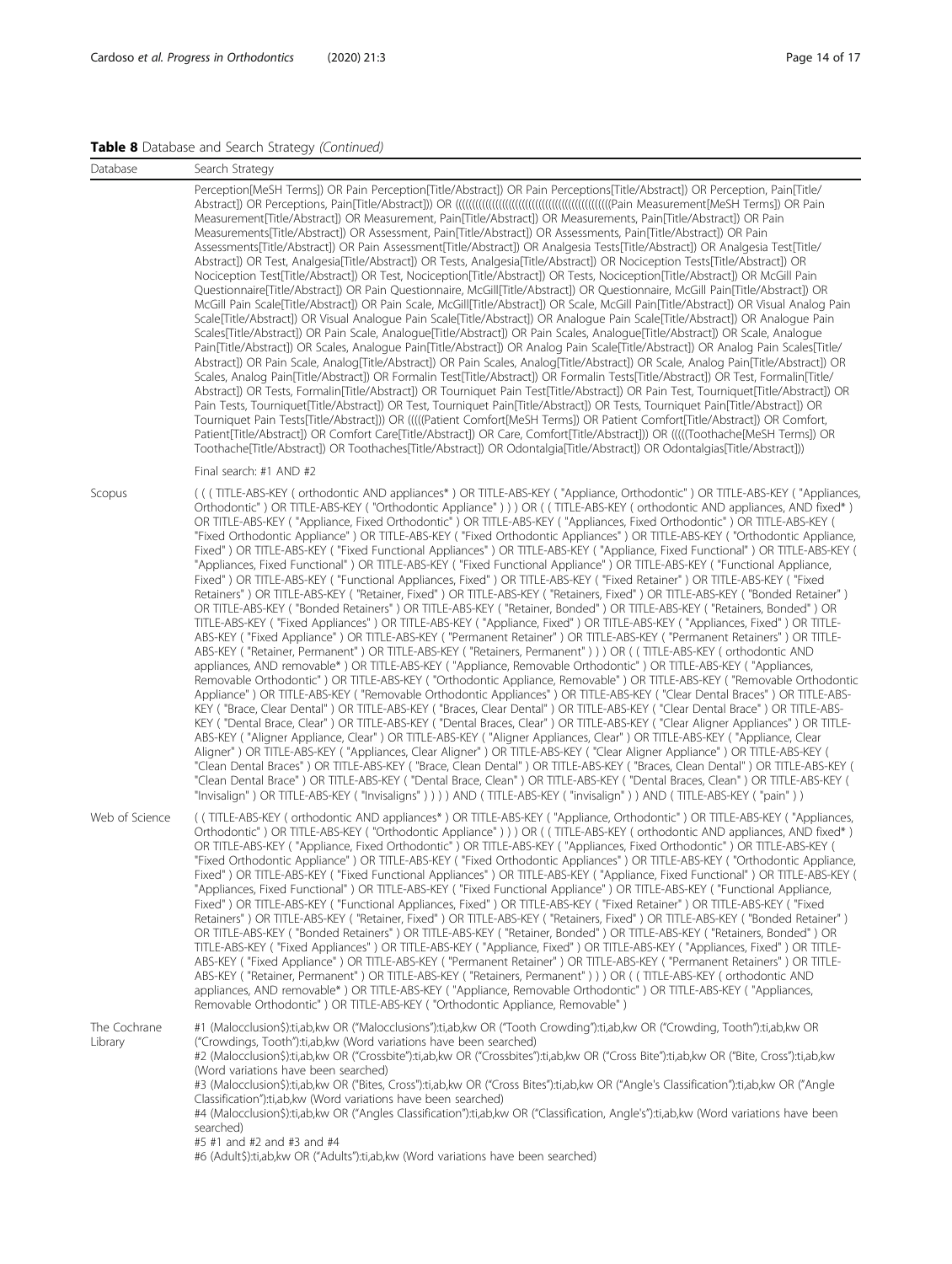# Table 8 Database and Search Strategy (Continued)

| Database | Search Strategy                                                                                                                                                                                                                                                                                                                                                                                                                                                                                                                                                                                                 |
|----------|-----------------------------------------------------------------------------------------------------------------------------------------------------------------------------------------------------------------------------------------------------------------------------------------------------------------------------------------------------------------------------------------------------------------------------------------------------------------------------------------------------------------------------------------------------------------------------------------------------------------|
|          | #7 (Orthodontic Appliances\$):ti,ab,kw OR ("Appliance, Orthodontic"):ti,ab,kw OR ("Appliances, Orthodontic"):ti,ab,kw OR<br>("Orthodontic Appliance"):ti,ab, kw (Word variations have been searched)                                                                                                                                                                                                                                                                                                                                                                                                            |
|          | #8 (Orthodontic Appliances, Fixed\$):ti,ab,kw OR ("Appliance, Fixed Orthodontic"):ti,ab,kw OR ("Appliances, Fixed Orthodontic"):ti,ab,<br>kw OR ("Fixed Orthodontic Appliance"):ti,ab,kw OR ("Fixed Orthodontic Appliances"):ti,ab,kw (Word variations have been searched)<br>#9 (Orthodontic Appliances, Fixed\$):ti,ab,kw OR ("Orthodontic Appliance, Fixed"):ti,ab,kw OR ("Fixed Functional Appliances"):ti,ab,<br>kw OR ("Appliance, Fixed Functional"):ti,ab,kw OR ("Appliances, Fixed Functional"):ti,ab,kw (Word variations have been searched)                                                          |
|          | #10 (Orthodontic Appliances, Fixed\$):ti,ab,kw OR ("Fixed Functional Appliance"):ti,ab,kw OR ("Functional Appliance, Fixed"):ti,ab,kw<br>OR ("Functional Appliances, Fixed"):ti,ab,kw OR ("Fixed Retainer"):ti,ab,kw (Word variations have been searched)<br>#11 (Orthodontic Appliances, Fixed\$):ti,ab,kw OR ("Fixed Retainers"):ti,ab,kw OR ("Retainer, Fixed"):ti,ab,kw OR ("Retainers, Fixed"):ti,<br>ab, kw OR ("Bonded Retainer"): ti, ab, kw (Word variations have been searched)                                                                                                                       |
|          | #12 (Orthodontic Appliances, Fixed\$):ti,ab,kw OR ("Bonded Retainers"):ti,ab,kw OR ("Retainer, Bonded"):ti,ab,kw OR ("Retainers,<br>Bonded"):ti,ab, kw OR ("Fixed Appliances"):ti,ab, kw (Word variations have been searched)<br>#13 (Orthodontic Appliances, Fixed\$):ti,ab,kw OR ("Appliance, Fixed"):ti,ab,kw OR ("Appliances, Fixed"):ti,ab,kw OR ("Fixed                                                                                                                                                                                                                                                   |
|          | Appliance"):ti,ab, kw OR ("Permanent Retainer"):ti,ab, kw (Word variations have been searched)<br>#14 (Orthodontic Appliances, Fixed\$):ti,ab,kw OR ("Permanent Retainers"):ti,ab,kw OR ("Retainer, Permanent"):ti,ab,kw OR<br>("Retainers, Permanent"): ti, ab, kw (Word variations have been searched)                                                                                                                                                                                                                                                                                                        |
|          | #15 #8 #9 #10 #11 #12 #13 #14<br>#16 (Orthodontic Appliances, Removable\$):ti,ab,kw OR ("Appliance, Removable Orthodontic"):ti,ab,kw OR ("Appliances, Removable<br>Orthodontic"):ti,ab,kw OR ("Orthodontic Appliance, Removable"):ti,ab,kw OR ("Removable Orthodontic Appliance"):ti,ab,kw (Word                                                                                                                                                                                                                                                                                                                |
|          | variations have been searched)<br>#17 (Orthodontic Appliances, Removable\$):ti,ab,kw OR ("Removable Orthodontic Appliances"):ti,ab,kw OR ("Clear Dental Braces"):ti,<br>ab, kw OR ("Brace, Clear Dental"):ti,ab, kw OR ("Braces, Clear Dental"):ti,ab, kw (Word variations have been searched)<br>#18 (Orthodontic Appliances, Removable\$):ti,ab,kw OR ("Clear Dental Brace"):ti,ab,kw OR ("Dental Brace, Clear"):ti,ab,kw OR ("Dental                                                                                                                                                                         |
|          | Braces, Clear"):ti,ab,kw OR ("Clear Aligner Appliances"):ti,ab,kw (Word variations have been searched)<br>#19 (Orthodontic Appliances, Removable\$):ti,ab,kw OR ("Aligner Appliance, Clear"):ti,ab,kw OR ("Aligner Appliances, Clear"):ti,ab,kw<br>OR ("Appliance, Clear Aligner"):ti,ab,kw OR ("Appliances, Clear Aligner"):ti,ab,kw (Word variations have been searched)<br>#20 (Orthodontic Appliances, Removable\$):ti,ab,kw OR ("Clean Dental Brace"):ti,ab,kw OR ("Dental Brace, Clean"):ti,ab,kw OR<br>("Dental Braces, Clean"):ti,ab,kw OR ("Invisalign"):ti,ab,kw (Word variations have been searched) |
|          | #21 (Orthodontic Appliances, Removable\$):ti,ab,kw OR ("Invisaligns"):ti,ab,kw (Word variations have been searched)<br>#22 #16 #17 #18 #19 #20 #21                                                                                                                                                                                                                                                                                                                                                                                                                                                              |
|          | #23 (Pain Perception\$):ti,ab,kw OR ("Pain Perceptions"):ti,ab,kw OR ("Perception, Pain"):ti,ab,kw OR ("Perceptions, Pain"):ti,ab,kw<br>(Word variations have been searched)<br>#24 (Pain Measurement\$):ti,ab,kw OR ("Measurement, Pain"):ti,ab,kw OR ("Measurements, Pain"):ti,ab,kw OR ("Pain Measurements"):                                                                                                                                                                                                                                                                                                |
|          | ti,ab, kw OR ("Assessment, Pain"): ti,ab, kw (Word variations have been searched)<br>#25 (Pain Measurement\$):ti,ab,kw OR ("Assessments, Pain"):ti,ab,kw OR ("Pain Assessments"):ti,ab,kw OR ("Pain Assessment"):ti,ab,kw                                                                                                                                                                                                                                                                                                                                                                                       |
|          | OR ("Analgesia Tests"): ti, ab, kw (Word variations have been searched)<br>#26 (Pain Measurement\$):ti,ab,kw OR ("Analgesia Test"):ti,ab,kw OR ("Test, Analgesia"):ti,ab,kw OR ("Tests, Analgesia"):ti,ab,kw OR<br>("Nociception Tests"):ti,ab, kw (Word variations have been searched)                                                                                                                                                                                                                                                                                                                         |
|          | #27 (Pain Measurement\$):ti,ab,kw OR ("Nociception Test"):ti,ab,kw OR ("Test, Nociception"):ti,ab,kw OR ("Tests, Nociception"):ti,ab,<br>kw OR ("McGill Pain Questionnaire"):ti,ab,kw (Word variations have been searched)<br>#28 (Pain Measurement\$):ti,ab,kw OR ("Pain Questionnaire, McGill"):ti,ab,kw OR ("Questionnaire, McGill Pain"):ti,ab,kw OR ("McGill                                                                                                                                                                                                                                               |
|          | Pain Scale"): ti, ab, kw OR ("Pain Scale, McGill"): ti, ab, kw (Word variations have been searched)<br>#29 (Pain Measurement\$):ti,ab,kw OR ("Scale, McGill Pain"):ti,ab,kw OR ("Visual Analog Pain Scale"):ti,ab,kw OR ("Visual Analogue<br>Pain Scale"):ti,ab,kw OR ("Analogue Pain Scale"):ti,ab,kw (Word variations have been searched)                                                                                                                                                                                                                                                                     |
|          | #30 (Pain Measurement\$):ti,ab,kw OR ("Analogue Pain Scales"):ti,ab,kw OR ("Pain Scale, Analogue"):ti,ab,kw OR ("Pain Scales,<br>Analogue"):ti,ab,kw OR ("Scale, Analogue Pain"):ti,ab,kw (Word variations have been searched)                                                                                                                                                                                                                                                                                                                                                                                  |
|          | #31 (Pain Measurement\$):ti,ab,kw OR ("Scales, Analogue Pain"):ti,ab,kw OR ("Analog Pain Scale"):ti,ab,kw OR ("Analog Pain Scales"):<br>ti,ab, kw OR ("Pain Scale, Analog"): ti,ab, kw (Word variations have been searched)<br>#32 (Pain Measurement\$):ti,ab,kw OR ("Pain Scales, Analog"):ti,ab,kw OR ("Scale, Analog Pain"):ti,ab,kw OR ("Scales, Analog Pain"):ti,                                                                                                                                                                                                                                          |
|          | ab, kw OR ("Formalin Test"): ti, ab, kw (Word variations have been searched)<br>#33 (Pain Measurement\$):ti,ab,kw OR ("Formalin Tests"):ti,ab,kw OR ("Test, Formalin"):ti,ab,kw OR ("Tests, Formalin"):ti,ab,kw OR<br>("Tourniquet Pain Test"): ti, ab, kw (Word variations have been searched)                                                                                                                                                                                                                                                                                                                 |
|          | #34 (Pain Measurement\$):ti,ab,kw OR ("Tourniquet Pain Tests"):ti,ab,kw (Word variations have been searched)<br>#35 (Pain Measurement\$):ti,ab,kw OR ("Pain Test, Tourniquet"):ti,ab,kw OR ("Pain Tests, Tourniquet"):ti,ab,kw OR ("Test, Tourniquet<br>Pain"):ti,ab, kw OR ("Tests, Tourniquet Pain"):ti,ab, kw (Word variations have been searched)<br>#36 #24 #25 #26 #27 #28 #29 #30 #31 #32 #33 #34 #35                                                                                                                                                                                                    |
|          | #37 (Patient Comfort\$):ti,ab,kw OR ("Comfort, Patient"):ti,ab,kw OR ("Comfort Care"):ti,ab,kw OR ("Care, Comfort"):ti,ab,kw (Word<br>variations have been searched)<br>#38 (Toothache\$):ti,ab,kw OR ("Toothaches"):ti,ab,kw OR ("Odontalgia"):ti,ab,kw OR ("Odontalgias"):ti,ab,kw (Word variations have<br>been searched)                                                                                                                                                                                                                                                                                    |
|          | #39 #5 OR #6<br>#40 ("Traditional Brackets") OR ("Edgewise appliance") OR ("Passive self-ligating") (Word variations have been searched)<br>#41 #7 OR #15 OR #22 OR #40<br>#42 #23 OR #36 OR #37 OR #38                                                                                                                                                                                                                                                                                                                                                                                                         |
|          | #43 #39 AND #41 AND #42<br>#44 #30 AND #41<br>#45 #39 AND #42<br>#46 #41 AND #42                                                                                                                                                                                                                                                                                                                                                                                                                                                                                                                                |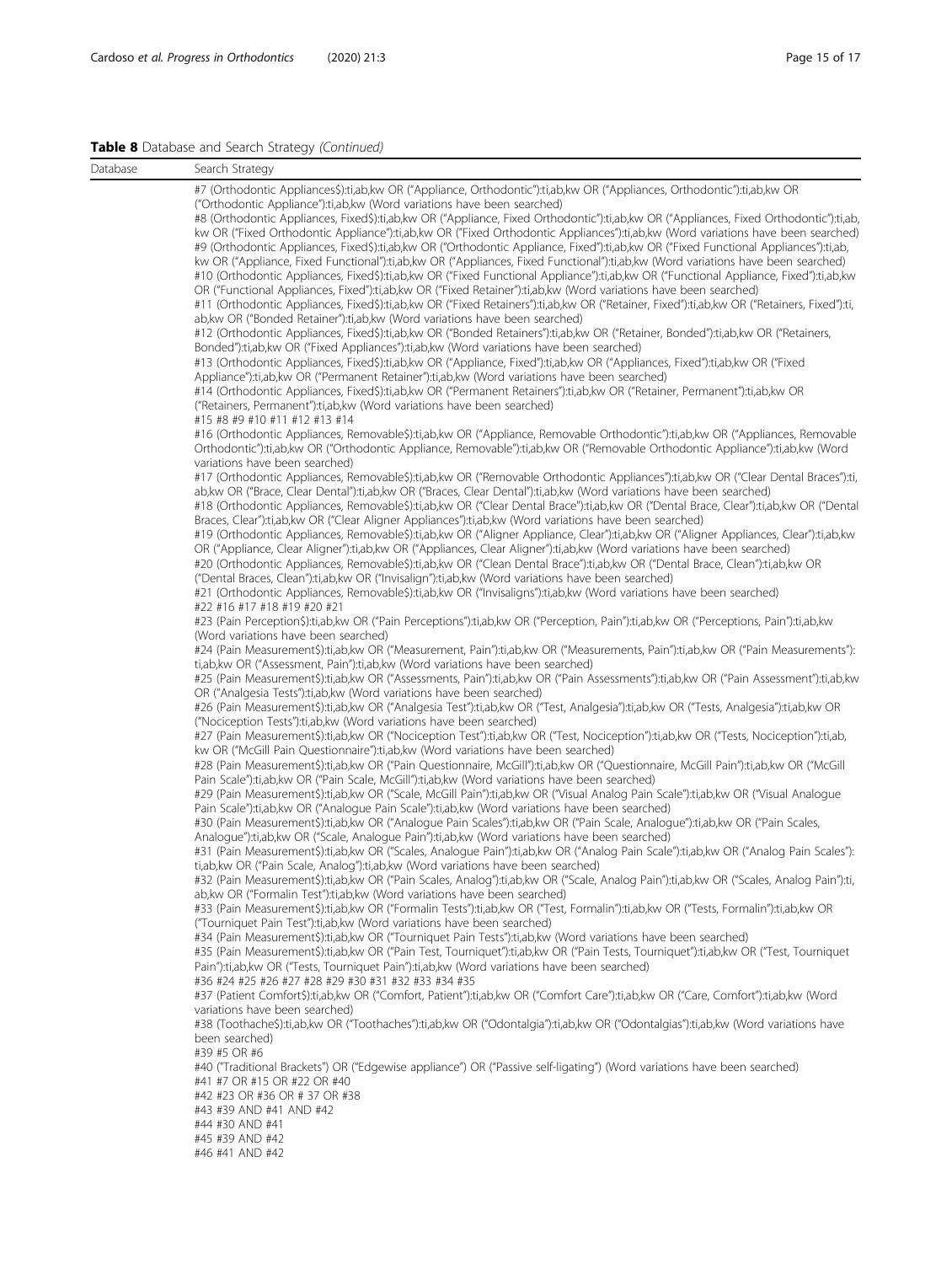<span id="page-15-0"></span>Table 8 Database and Search Strategy (Continued)

| Database        | Search Strategy                                                                                                                                                                                                                                                        |
|-----------------|------------------------------------------------------------------------------------------------------------------------------------------------------------------------------------------------------------------------------------------------------------------------|
|                 | #47 #6 AND #41 AND #42<br>#48 #15 OR #22 OR #40<br>#49 #39 AND #48 AND 42<br>#50 #48 AND #42<br>#51 "Invisalign"<br>#52 #50 AND #51<br>#53 #48 OR #51<br>#54 #42 AND #53<br>#55 #23 OR #36<br>#56 #53 AND #55<br>#57 "discomfort"<br>#58 #42 OR #57<br>#59 #53 AND #58 |
| Lilacs          | Invisalign AND pain                                                                                                                                                                                                                                                    |
| Open Grey       | Invisalign                                                                                                                                                                                                                                                             |
| Google Scholar  | Adult + malocclusion + Orthodontic Appliances, Fixed + Orthodontic Appliances, Removable + comparison + Pain Measurement<br>+ Discomfort                                                                                                                               |
| Clinical Trials | Invisalign                                                                                                                                                                                                                                                             |
| OpenGrey        | Invisalign                                                                                                                                                                                                                                                             |

# Abbreviations

CCT: Non-randomized clinical trial; GRADE: The Grading of Recommendations Assessment, Development and Evaluation; PRISMA: Preferred Reporting Items for Systematic Review and Meta-Analysis; QoL: Quality of life; RCT: Randomized clinical trial; RoB: Risk of bias; ROBINS-I-Tool: Risk of Bias in

Non-randomized Studies-of Interventions; VAS: Visual analog scale

#### Acknowledgements

Not applicable

#### Authors' contributions

PC realized the research and was the major contributor in writing the manuscript. DGE also realized the research and helped with the writing and with the all the stages of this article. PM helped with the research and corrected the writing. CFM corrected the writing and made and contributed with the correct structure of this article. DN corrected all the steps of this systematic review and corrected the writing. All authors read and approved the final manuscript.

#### Funding

Not applicable

# Availability of data and materials

The datasets used and/or analyzed during the current study are available from the corresponding author on reasonable request.

#### Ethics approval and consent to participate

Not applicable

## Consent for publication

Not applicable

#### Competing interests

The authors declare that they have no competing interests.

#### Author details

<sup>1</sup>Federal University of Pará (UFPA), Belém, Pará, Brazil. <sup>2</sup>Faculty of Medicine and Dentistry, University of Alberta, Edmonton, Canada. <sup>3</sup>Faculty of Dentistry, Federal University of Pará (UFPA), Rua Augusto Correa 01, Belém, Pará 66075-110, Brazil.

# Received: 19 September 2019 Accepted: 13 December 2019 Published online: 20 January 2020

#### References

- 1. Bergius M, Kiliaridis S, Berggren U. Pain in orthodontics a review and discussion of the literature. J Orofac Orthop. 2000;62(2):125–37.
- 2. White DW, Julien KC, Jacob H, Campbell PM, Buschang PH. Discomfort associated with Invisalign and traditional brackets: a randomized , prospective trial. Angle Orthod. 2017;87(6):801–8.
- 3. Kazancı F, Aydoğan C, Alkan Ö. Patients' and parents' concerns and decisions about orthodontic treatment. Korean J Orthod. 2016;46(1):20–6.
- 4. Al-Omiri MK, Abu Alhaija ES. Factors affecting patient satisfaction after orthodontic treatment. Angle Orthod. 2006;76(3):422–31.
- Haynes S. Discontinuation of orthodontic relative to patient age Orthodontic. J Dent. 1967;2(4):138–42.
- 6. Jones M, Chan C. The pain and discomfort experienced during orthodntic treatment: a randomized controlled clinical trial of two intial aligning arch wires. Am J Orthod Dentofacial Orthop. 1992;102(4):373–81.
- 7. Ngan P, Kess B, Wilson S. Perception of discomfort by patients undergoing orthodontic treatment. Am J Orthod Dentofacial Orthop. 1989;96(1):47–53.
- 8. Scheurer PA, Firestone AR, Burgin WB. Perception of pain as a result of orthodontic treatment with fixed appliances. Eur J Orthod. 1996;18(4):349–57.
- 9. Thilander B, Rygh P, Reitan K. Tissue reactions in orthodontics.: Elsevier, Philadelphia, PA; 2005. 247-286 p.
- 10. Almasoud NN. Pain perception among patients treated with passive selfligating fixed appliances and Invisalign ® aligners during the first week of orthodontic treatment. Korean J Orthod. 2018;48(5):326–32.
- 11. Miller KB, McGorray SP, Womack R, Quintero C, Perelmuter M, Gibson J, et al. A comparison of treatment impacts between Invisalign aligner and fixed appliance therapy during the first week of treatment. Am J Orthod Dentofacial Orthop. 2007;131(3):302.e1–9.
- 12. Shalish M, Cooper-kazaz R, Ivgi I, Canetti L, Tsur B, Bachar E, et al. Adult patients' adjustability to orthodontic appliances. Part I : a comparison between Labial, Lingual, and Invisalign ™. Eur J Orthod. 2012;34(6):724–30.
- 13. Flores-Mir C, Brandelli J, Pacheco-Pereira C. Patient satisfaction and quality of life status after 2 treatment modalities: Invisalign and conventional fixed appliances. Am J Orthod Dentofacial Orthop. 2018;154(5):639–44.
- 14. Galan-lopez L. A systematic review of the accuracy and efficiency of dental movements with Invisalign. Korean J Orthod. 2019;49(3):140–9.
- 15. Papadimitriou A, Mousoulea S, Gkantidis N, Kloukos D. Clinical effectiveness of Invisalign® orthodontic treatment: a systematic review. Prog Orthod. 2018;19(1):37.
- 16. Ke Y, Zhu Y, Zhu M. A comparison of treatment effectiveness between clear aligner and fixed appliance therapies. BMC Oral Health. 2019;19(1):24.